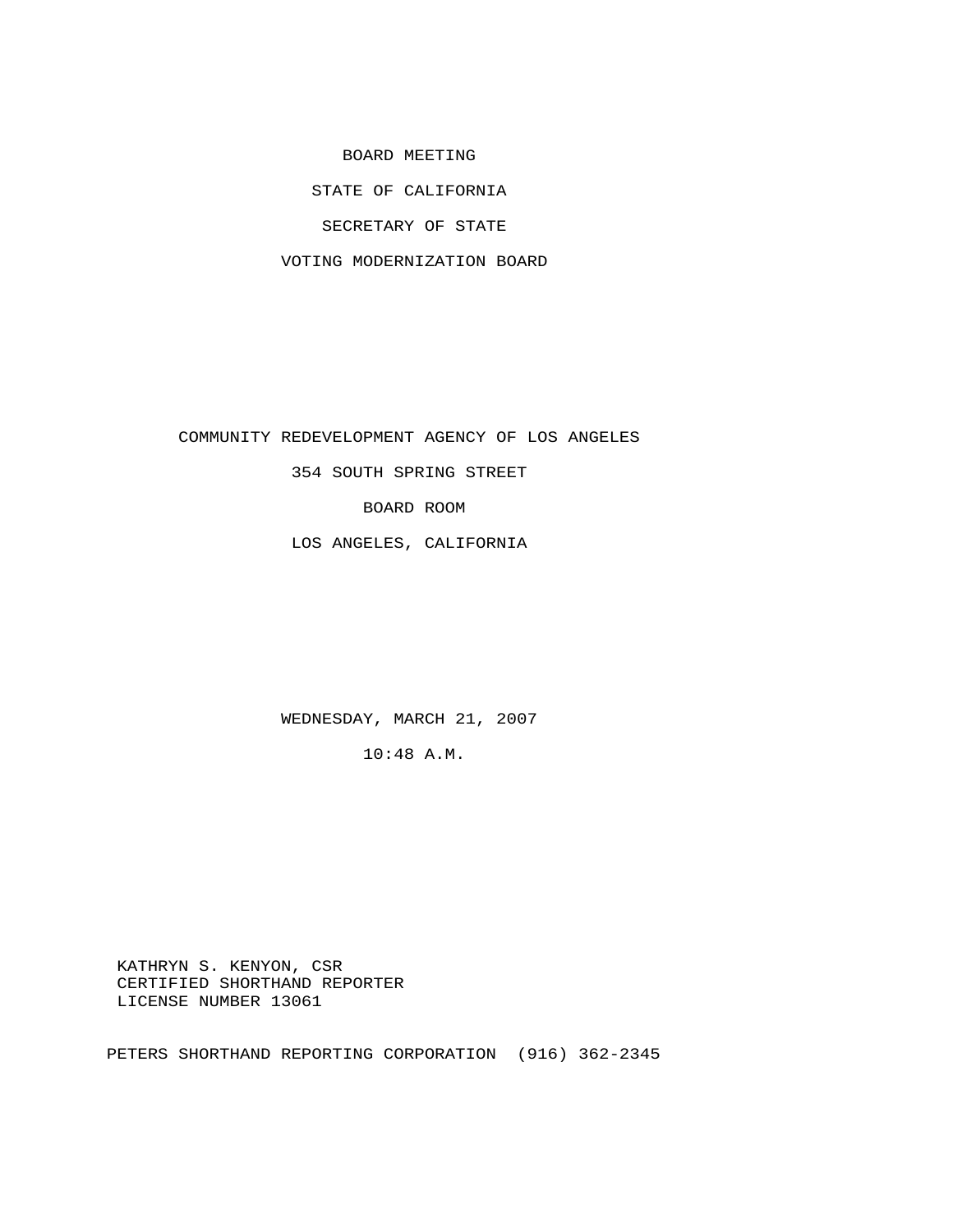### APPEARANCES

#### BOARD MEMBERS

 John A. Pérez, Chairperson Stephen Kaufman, Vice Chairperson Michael Bustamante Tal Finney

## STAFF

Mr. Michael Kanotz, Elections Counsel

Ms. Jana M. Lean, Staff Consultant

Ms. Katherine Montgomery, Executive Secretary

#### ALSO PRESENT

 Mr. Stephen Jones, Merced County (via teleconference) Ms. Debbie Lizzari, Los Angeles County Ms. Conny McCormack, Los Angeles County

PETERS SHORTHAND REPORTING CORPORATION (916) 362-2345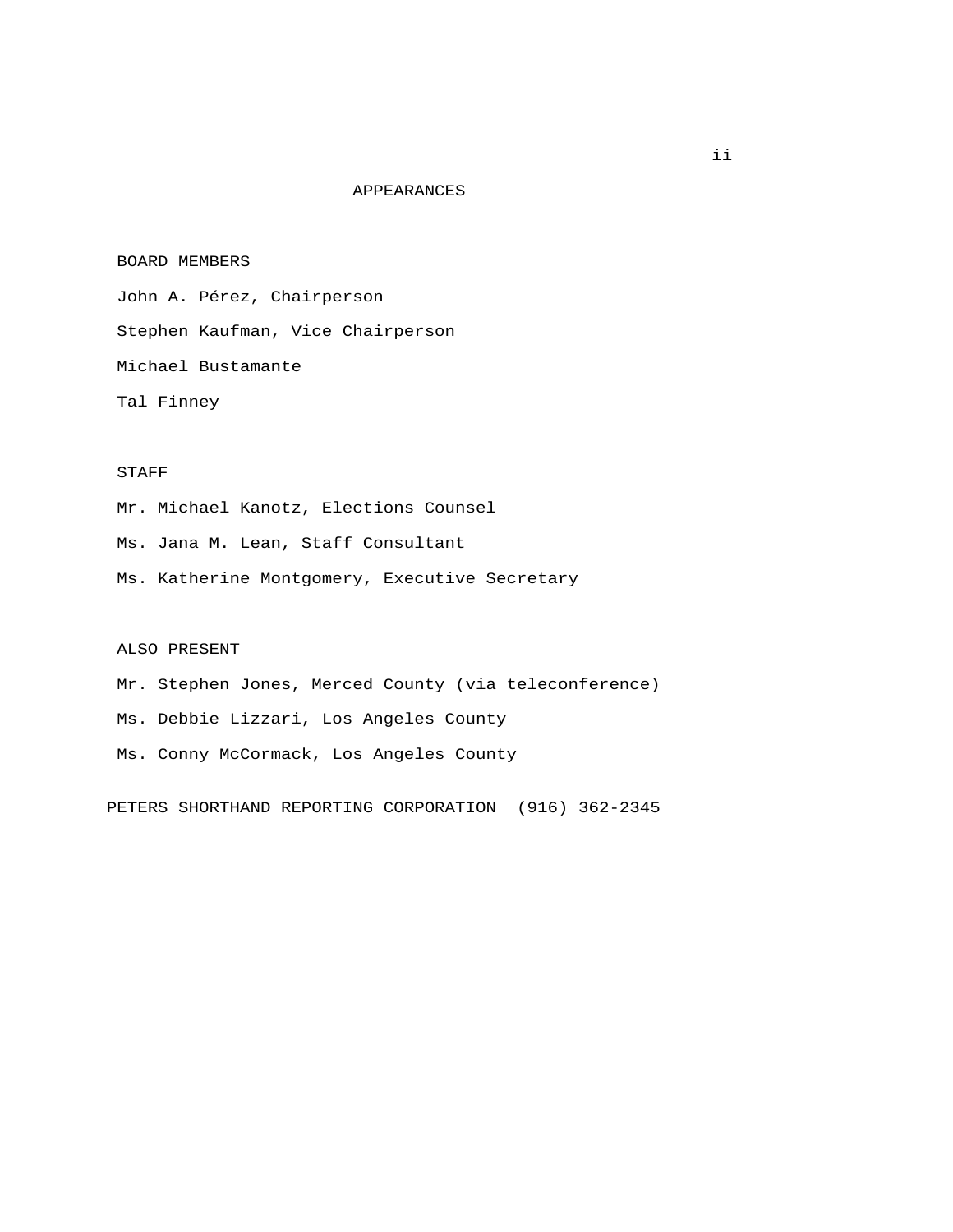INDEX

PAGE

|  | I. Call to Order                                                                      | 1              |
|--|---------------------------------------------------------------------------------------|----------------|
|  | II. Roll Call and Declaration of Ouorum                                               | $\mathbf{1}$   |
|  | III. Public Comment                                                                   | $\mathbf{1}$   |
|  | IV. Adoption of January 17, 2007, Actions and<br>Meeting Minutes                      | $\mathfrak{D}$ |
|  | V. Projection Documentation Plan Review and<br>Funding Award Approval - Merced County | $\mathcal{L}$  |
|  | VI. Change to Approved Project Documentation<br>Plan - Shasta County                  | 13             |
|  | VII. Staff Report on Related Issues                                                   | 16             |
|  | Adjournment                                                                           | 40             |
|  | Reporter's Certificate                                                                | 41             |
|  | (916) 362-2345<br>PETERS SHORTHAND REPORTING CORPORATION                              |                |

iii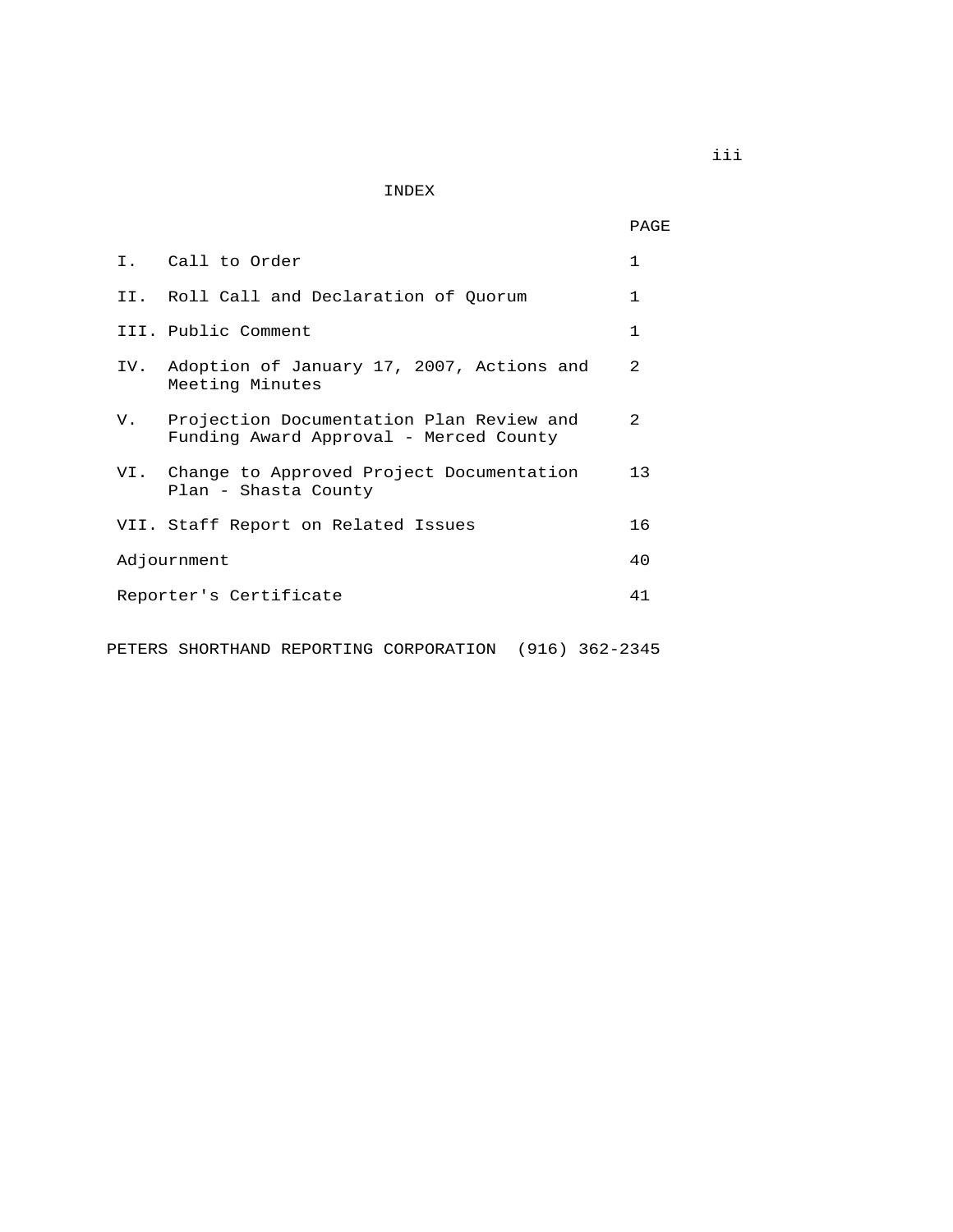| 1              | PROCEEDINGS                                              |
|----------------|----------------------------------------------------------|
| $\overline{c}$ | CHAIRPERSON PÉREZ: We're going to get started.           |
| 3              | We have a quorum. I would like to call to order the      |
| 4              | meeting of the Voting Modernization Board, March 21st,   |
| 5              | 2007.                                                    |
| 6              | Please call the roll.                                    |
| 7              | EXECUTIVE SECRETARY MONTGOMERY: John Pérez.              |
| 8              | CHAIRPERSON PÉREZ: Aye -- or here.                       |
| 9              | EXECUTIVE SECRETARY MONTGOMERY: Steven Kaufman?          |
| 10             | VICE CHAIRPERSON KAUFMAN: Here. Present.                 |
| 11             | EXECUTIVE SECRETARY MONTGOMERY: Michael                  |
| 12             | Bustamante?                                              |
| 13             | MEMBER BUSTAMANTE: Here.                                 |
| 14             | EXECUTIVE SECRETARY MONTGOMERY: Tal Finney?              |
| 15             | CHAIRPERSON PÉREZ: Expected. And the great               |
| 16             | debate is whether he will make it before 11:00 or before |
| 17             | 11:15.                                                   |
| 18             | EXECUTIVE SECRETARY MONTGOMERY: Carl Guardino?           |
| 19             | Perhaps calling in.                                      |
| 20             | CHAIRPERSON PÉREZ: Okay. We definitely have a            |
| 21             | quorum.                                                  |
| 22             | The next item for us is Item 3, Public Comments,         |
| 23             | for items not specifically on our agenda.                |
| 24             | Do we have any cards?                                    |
| 25             | We don't. Very good.                                     |

PETERS SHORTHAND REPORTING CORPORATION (916) 362-2345

 $\mathbf 1$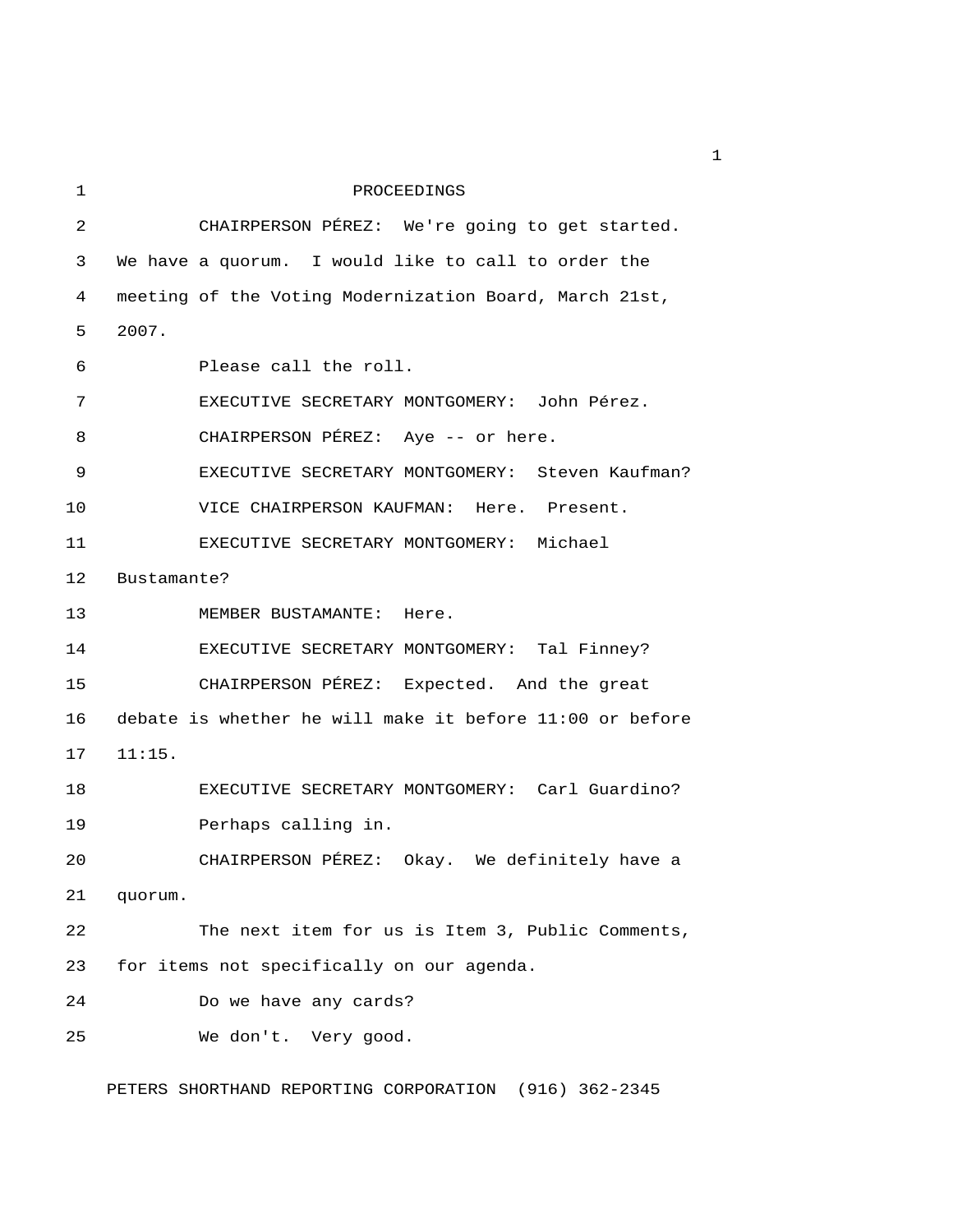1 Next is adoption of January 17th, 2007, Actions 2 and Meeting Minutes. 3 Has everybody has a chance to review them? 4 VICE CHAIRPERSON KAUFMAN: Yes, and I will move 5 approval. 6 MEMBER BUSTAMANTE: I will second. 7 CHAIRPERSON PÉREZ: Mr. Kaufman moved. 8 Mr. Bustamante seconded. 9 Without objections, we'll adopt those. 10 Next is Project Documentation Plan Review and 11 Funding Award for Merced County. 12 So Jana, if you would like to walk us through 13 that. 14 STAFF CONSULTANT LEAN: Merced County is one of 15 the three counties that had not submitted a -- 16 THE REPORTER: I can't hear you. 17 STAFF CONSULTANT LEAN: They are one of the three 18 counties that had not yet submitted a modernization plan. 19 Merced County purchased the ES&S AutoMARKs and the 20 ES&S Model 100 Optical Scan units. They purchased 104 21 units. Merced County has secured this voting equipment, 22 and it was used for the first time during the June 6 23 primary election. 24 The Voter Verified Paper Audit Trail requirement 25 doesn't apply to Merced County's new Project Documentation

PETERS SHORTHAND REPORTING CORPORATION (916) 362-2345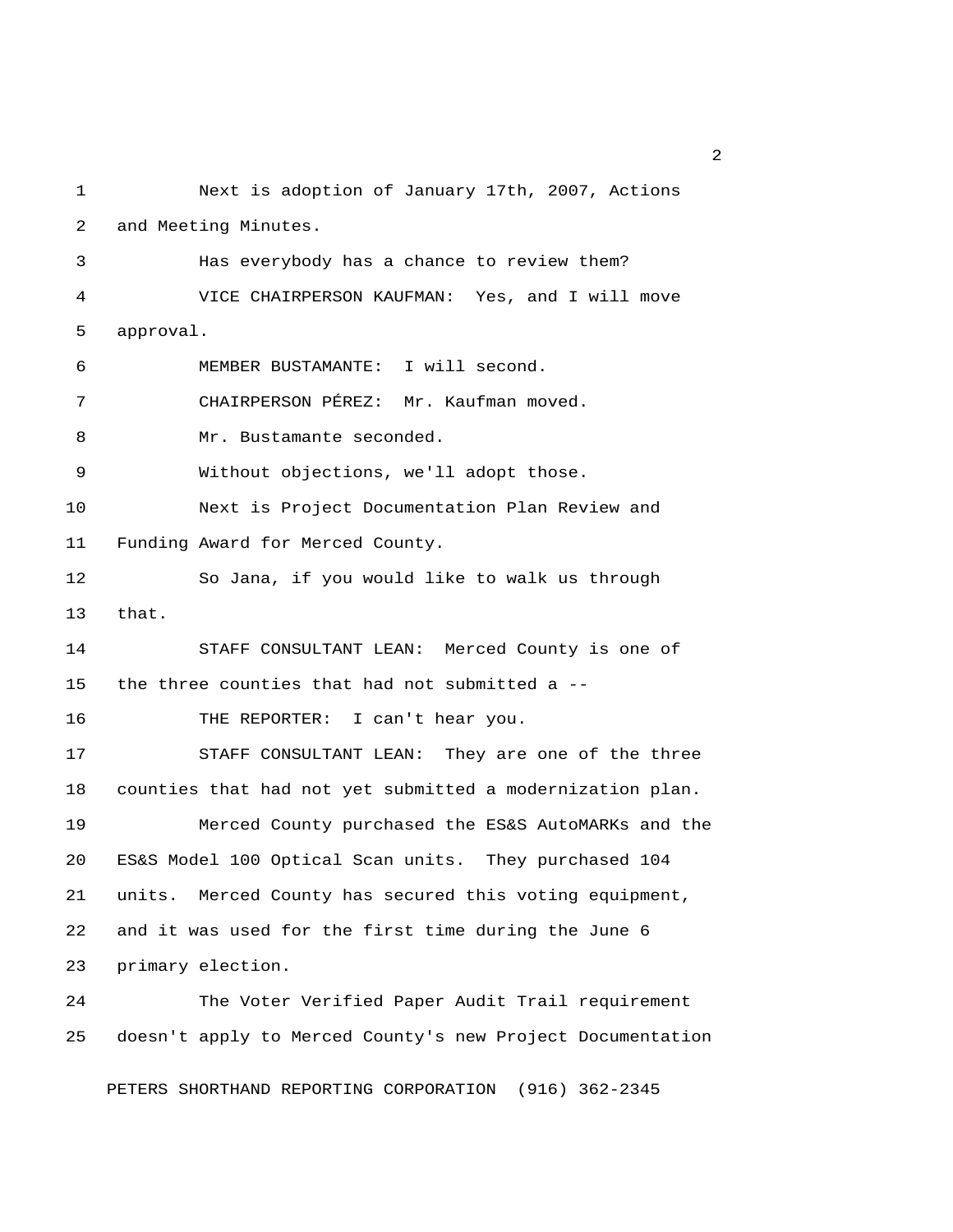1 Plan and the voting system, as it is a paper-based optical 2 scan system.

 3 Merced County's Project Documentation Plan meets 4 the requirements for completeness and the ES&S Model 100 5 Optical Scan units and the ES&S AutoMARK Voter Assist 6 Terminals are certified for use in California.

 7 Merced County began the process of upgrading its 8 voting equipment in 2003. The county was cognizant that 9 it did not want to implement a new voting system during a 10 President election cycle. Therefore, in June of 2003, 11 Merced County entered into a contract with ES&S to 12 purchase new touch screen technology.

13 The County purchased 446 iVotronic DRE units and 2 14 Model 650 High Speed Central Scanners. Merced County 15 conducted an extensive outreach program to introduce the 16 new voting system to its voters. And the County projected 17 that it educated approximately one-third of its voters 18 before the equipment was deployed for the first time 19 during their November 2003 UDEL election.

20 Merced County asserted the equipment was well 21 received by the voters and was successfully used the five 22 countywide elections.

23 However, effective January 1, 2005, California 24 state law required that all DRE voting systems receive 25 federal qualification and include an accessible Voter

PETERS SHORTHAND REPORTING CORPORATION (916) 362-2345

 $\overline{\mathbf{3}}$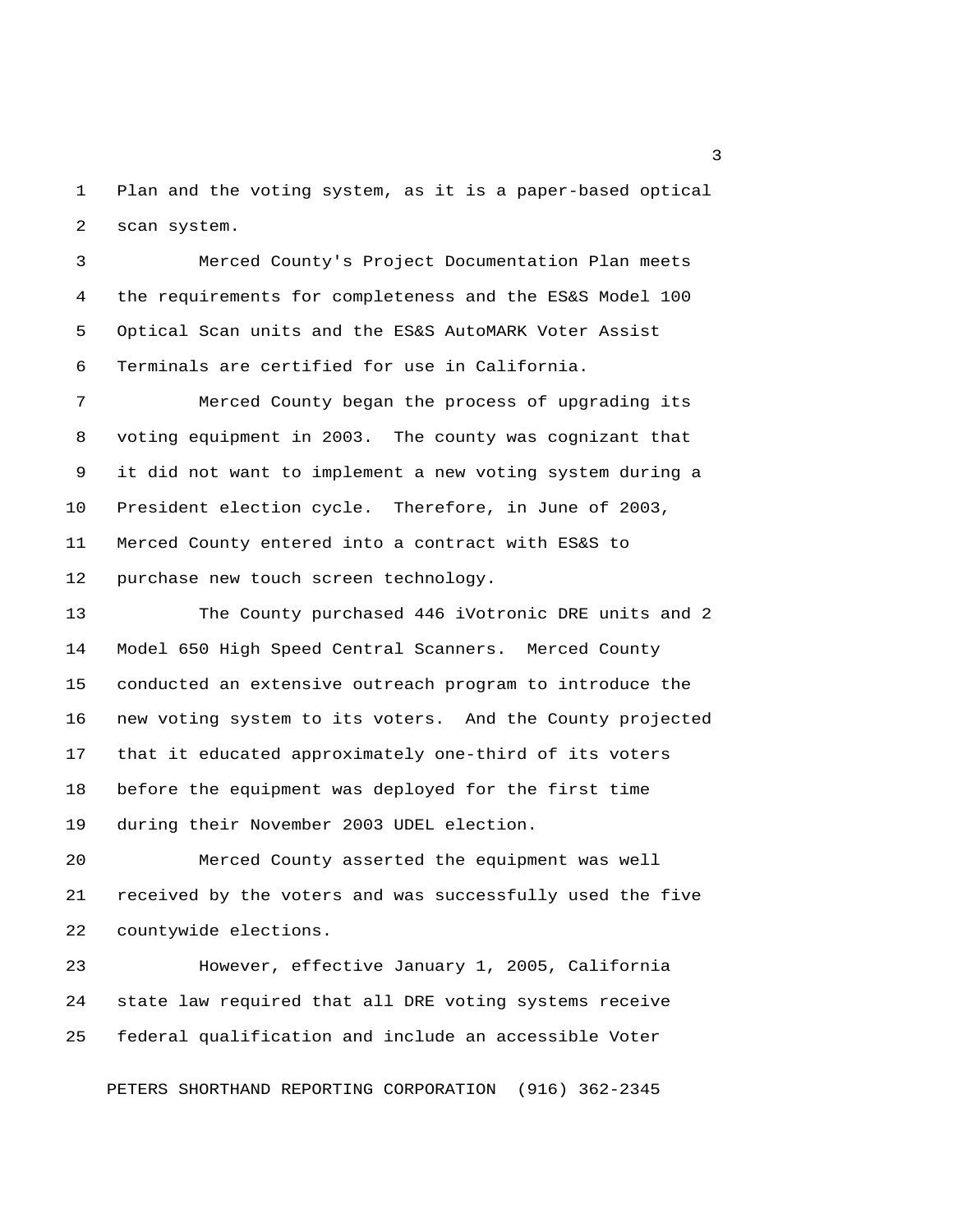1 Verified Paper Audit Trail.

| 2  | Let me pause for just one moment.                         |
|----|-----------------------------------------------------------|
| 3  | CHAIRPERSON PÉREZ: Let the record reflect that            |
| 4  | Mr. Finney has now joined us.                             |
| 5  | MEMBER FINNEY: It's my birthday.                          |
| 6  | CHAIRPERSON PÉREZ: He's beating both the under            |
| 7  | $11:15$ and under $11$ o'clock.                           |
| 8  | Happy birthday.                                           |
| 9  | STAFF CONSULTANT LEAN: Happy birthday.                    |
| 10 | MEMBER FINNEY: I'm allowed to be late today.              |
| 11 | VICE CHAIRPERSON KAUFMAN: As opposed to anybody           |
| 12 | other than you?                                           |
| 13 | CHAIRPERSON PÉREZ: Is this your American birthday         |
| 14 | or your Hebrew birthday?                                  |
| 15 | STAFF CONSULTANT LEAN: Can I continue?                    |
| 16 | CHAIRPERSON PÉREZ: Please.                                |
| 17 | STAFF CONSULTANT LEAN: Effective January 1, 2005,         |
| 18 | California state law required that all DRE voting systems |
| 19 | receive federal qualification and include an accessible   |
| 20 | Voter Verified Paper Audit Trail by January 1, 2006, in   |
| 21 | order for the equipment to be certified and used in       |
| 22 | California.                                               |
| 23 | ES&S did not seek state approval for a printer for        |
| 24 | the iVotronic DRE units in time for the 2006 deadline.    |
| 25 | Therefore, Merced County's new DRE units were no longer   |

PETERS SHORTHAND REPORTING CORPORATION (916) 362-2345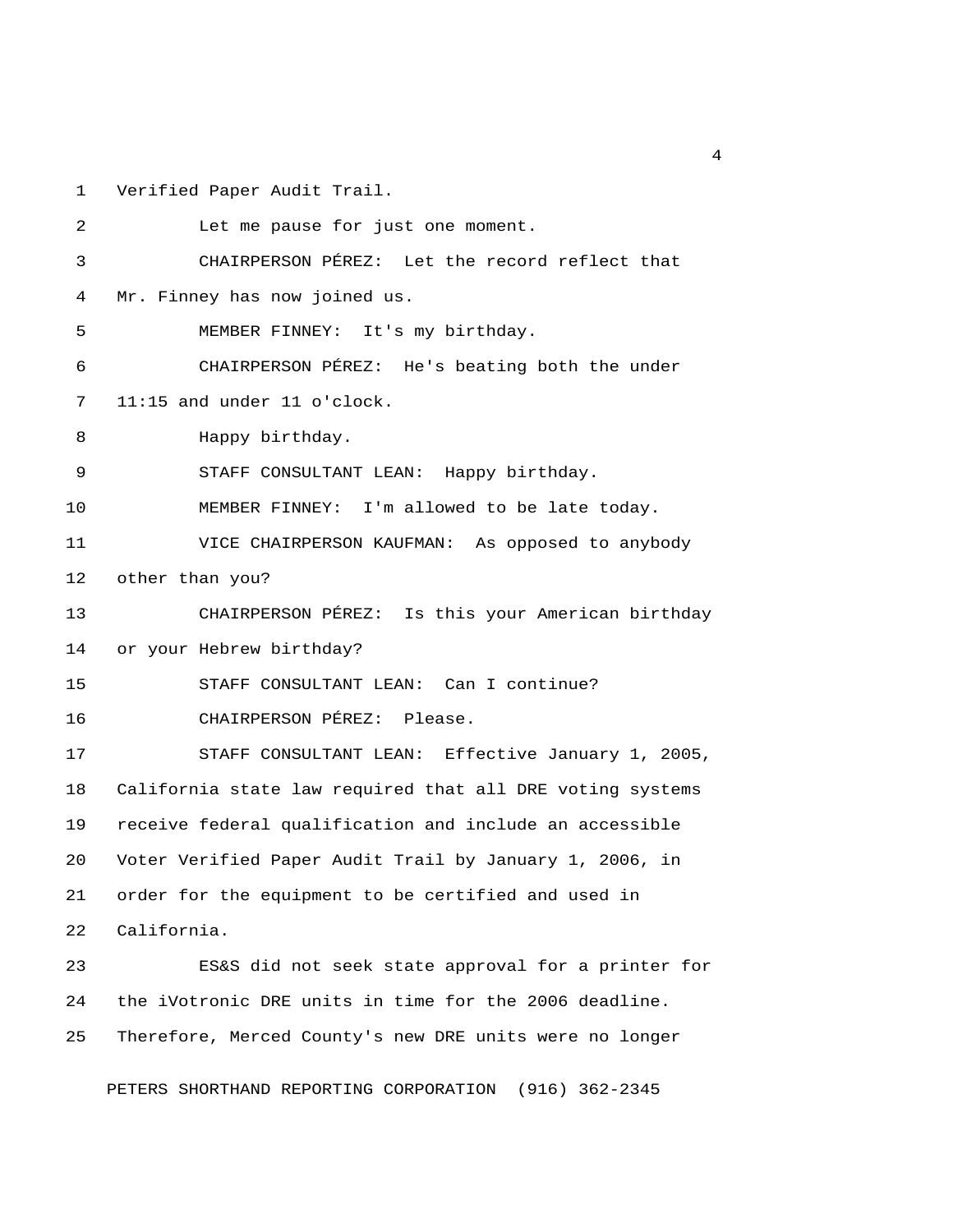1 permitted to be used. And as a result, the county was 2 required to trade in the iVotronic and Model 650 units for 3 equipment that would fulfill the state and federal 4 accessibility requirements.

 5 Pursuant to the requirements of the federal Voting 6 Rights Act of 1965, Merced County was required to obtain 7 pre-approval of both Model 100s and AutoMARK equipment 8 from the U.S. Department of Justice.

 9 The Model 100s and the AutoMARK units were 10 implemented completely during the June 6, 2006, primary 11 election. Merced County believes that the deployment of 12 the Model 100 optical scan units combined with the 13 AutoMARK Voter Assist Terminals brought the county into 14 compliance with the Help America Vote Act and the state 15 accessibility requirements.

16 Merced County will only receive VMB payments once 17 it has submitted detailed invoices for its certified 18 voting equipment.

19 It is our recommendation that Merced County's 20 Project Documentation Plan be approved, and a Funding 21 Award letter be issued in the amount of \$1,056,294.37.

22 Merced County was unable to attend today, but they 23 did submit a letter -- I just handed it to you. It wasn't 24 in your packet; it came in late -- explaining how they 25 implemented their new system, and try to answer any

PETERS SHORTHAND REPORTING CORPORATION (916) 362-2345

 $\sim$  5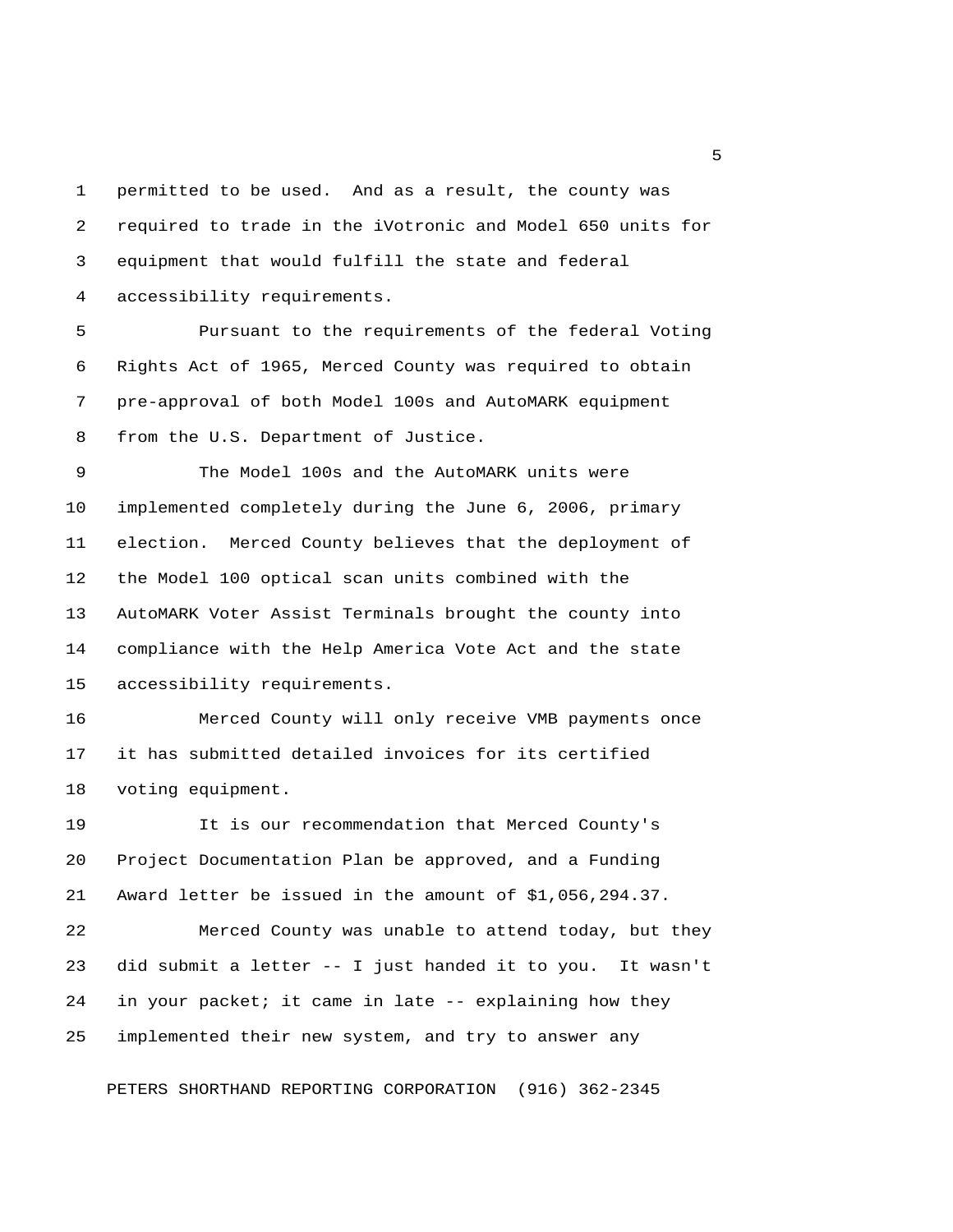1 questions you might have had -- try to anticipate any 2 questions you might have had of them. They are available 3 by cell phone, if you have any questions of them. 4 CHAIRPERSON PÉREZ: Thank you. If you could give 5 us a second to just look over the letter really quickly. 6 Any questions or comments? 7 Mr. Bustamante? 8 MEMBER BUSTAMANTE: None. I don't have any. 9 VICE CHAIRPERSON KAUFMAN: Yeah, I was just 10 confused. 11 Jana, I'm sure you can clarify this. Maybe it's 12 in the letter, but rather than try and piece through it. 13 So they have an optical scan system that was in place for 14 the last election. Do they still have this DRE system? 15 STAFF CONSULTANT LEAN: No. They traded those in. 16 VICE CHAIRPERSON KAUFMAN: Just completely traded 17 it in and replaced it. I wasn't sure if one was a 18 supplement or they completely traded it in. 19 STAFF CONSULTANT LEAN: It was completely traded 20 in. 21 VICE CHAIRPERSON KAUFMAN: Okay. And then this is 22 their new system? This is what they have? 23 STAFF CONSULTANT LEAN: That's the offset of the 24 cost, and they are trading those in. 25 VICE CHAIRPERSON KAUFMAN: Okay. Thank you.

PETERS SHORTHAND REPORTING CORPORATION (916) 362-2345

 $6<sup>6</sup>$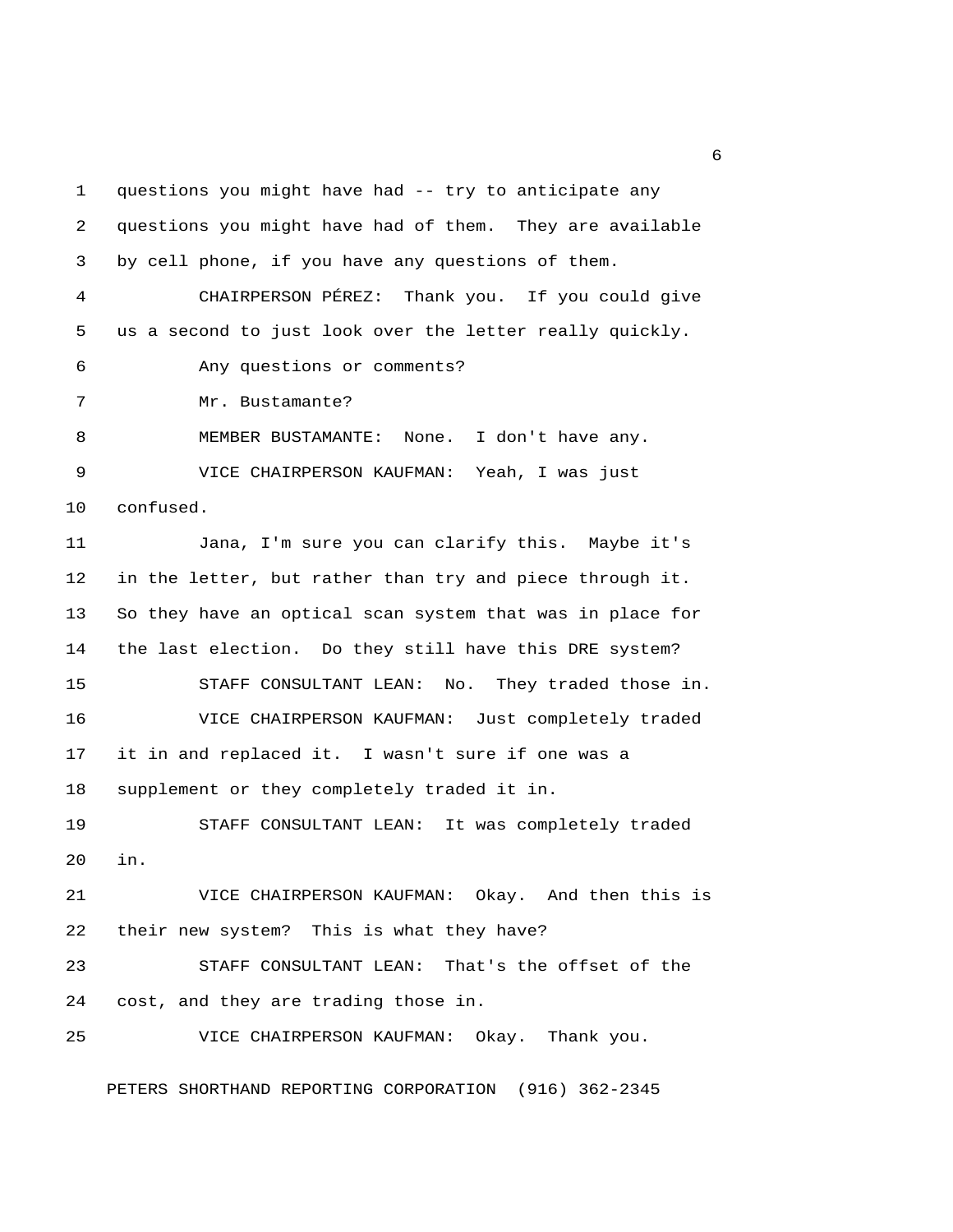1 MEMBER BUSTAMANTE: So Jana, their system cost is 2 \$2.6 million?

 3 STAFF CONSULTANT LEAN: That's correct. That's 4 the total system cost, based upon the amount of money that 5 they were allowed for the trade-in, for the high speed 6 scanners and for the iVotronic units. So this is the 7 additional cost, the cost of their original contract minus 8 the trade-in money, plus the new AutoMARK units. 9 MEMBER BUSTAMANTE: I will move the staff 10 recommendation if there's no other questions. 11 CHAIRPERSON PÉREZ: I'm just disturbed by the 12 third paragraph of the letter from Merced. 13 The quote that says, "Whatever the answer, I 14 believe we will not intentionally disenfranchise these 15 voters. It did not capture their intent." 16 VICE CHAIRPERSON KAUFMAN: That's the old system. 17 CHAIRPERSON PÉREZ: No. That's -- 18 STAFF CONSULTANT LEAN: Well, they are not -- as 19 the Project Documentation Plan says, they weren't really 20 happy about having to change from the DREs. They really 21 liked -- the voters did receive it very well. But because 22 ES&S was unable to get that printer certified for use, 23 they had to change for the accessibility requirements. 24 They do have a provision in their contract that -- 25 let's say that ES&S does move forward with it by 2008.

PETERS SHORTHAND REPORTING CORPORATION (916) 362-2345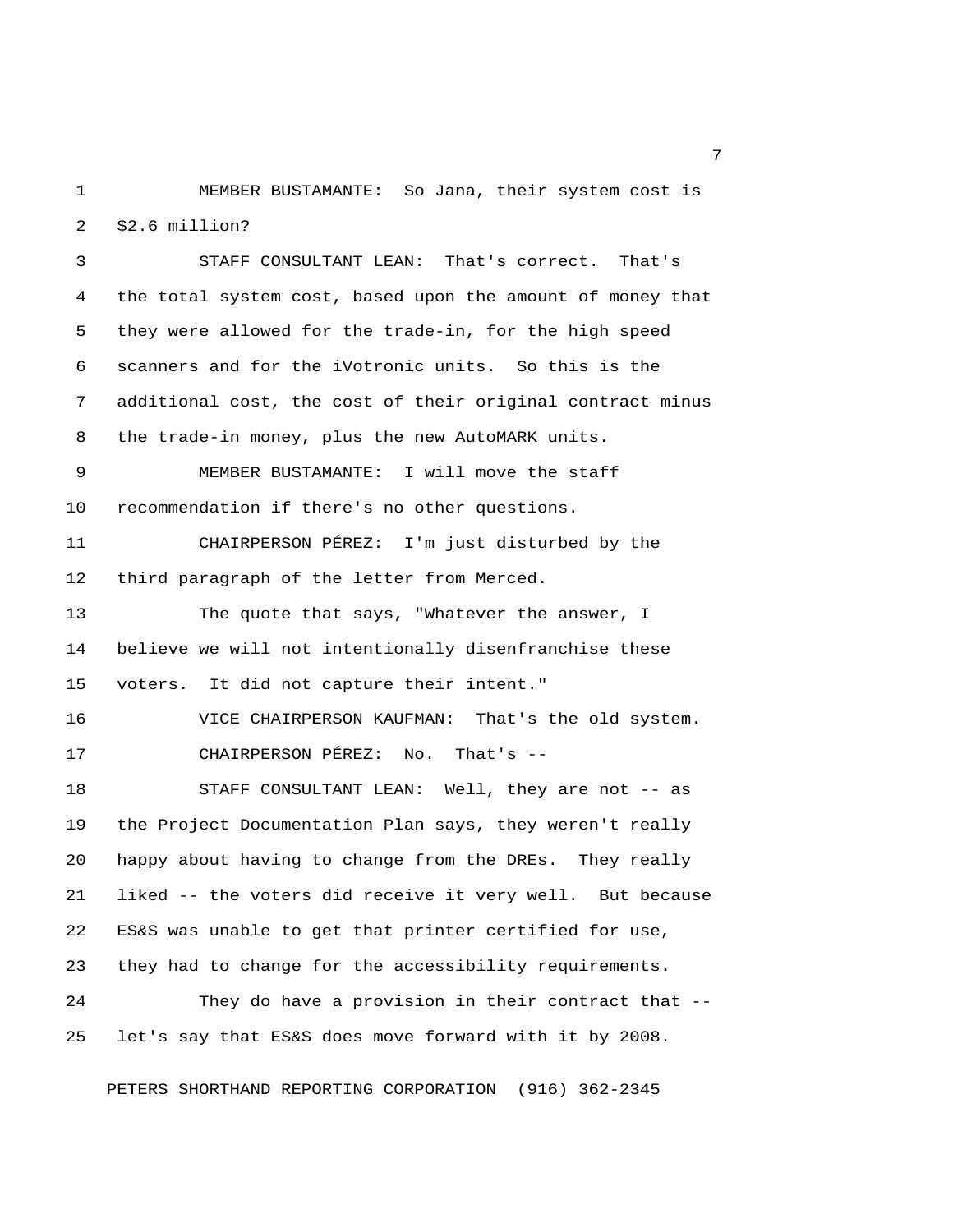1 They could have a chance to buy back the iVotronics. I 2 talked to Merced County, and they said they are going to 3 stick with AutoMARKs and the Model 100s.

 4 VICE CHAIRPERSON KAUFMAN: Do they not have the 5 scanner like L.A. County, the polling place scanner that 6 picks up overruns?

 7 STAFF CONSULTANT LEAN: It does. But from a 8 conversation that I had with Merced County, even though no 9 voters are notified that they have overvoted, they, for 10 whatever reason, they choose not to revote. They choose 11 not to get a ballot. They just cast the ballot as it is.

12 MEMBER FINNEY: Do you hear these types of 13 concerns from other counties? There are other counties 14 that have this system?

15 STAFF CONSULTANT LEAN: Yes, there are other 16 counties that have this system. Nothing as blatant as 17 this. I've heard there's been some with AutoMARKs jamming 18 up and stuff. But never to this extent.

19 CHAIRPERSON PÉREZ: Here's what I don't 20 understand. Using the DRE, I found out that I under-voted 21 in the lieutenant governor's race in 2002, just because 22 the machine, you know, notified me that I had under-voted.

23 Maybe I was mad at him that day and just maybe -- 24 and there was something psychologically wrong. But the 25 machine did notify me to the fact that I under-voted and

PETERS SHORTHAND REPORTING CORPORATION (916) 362-2345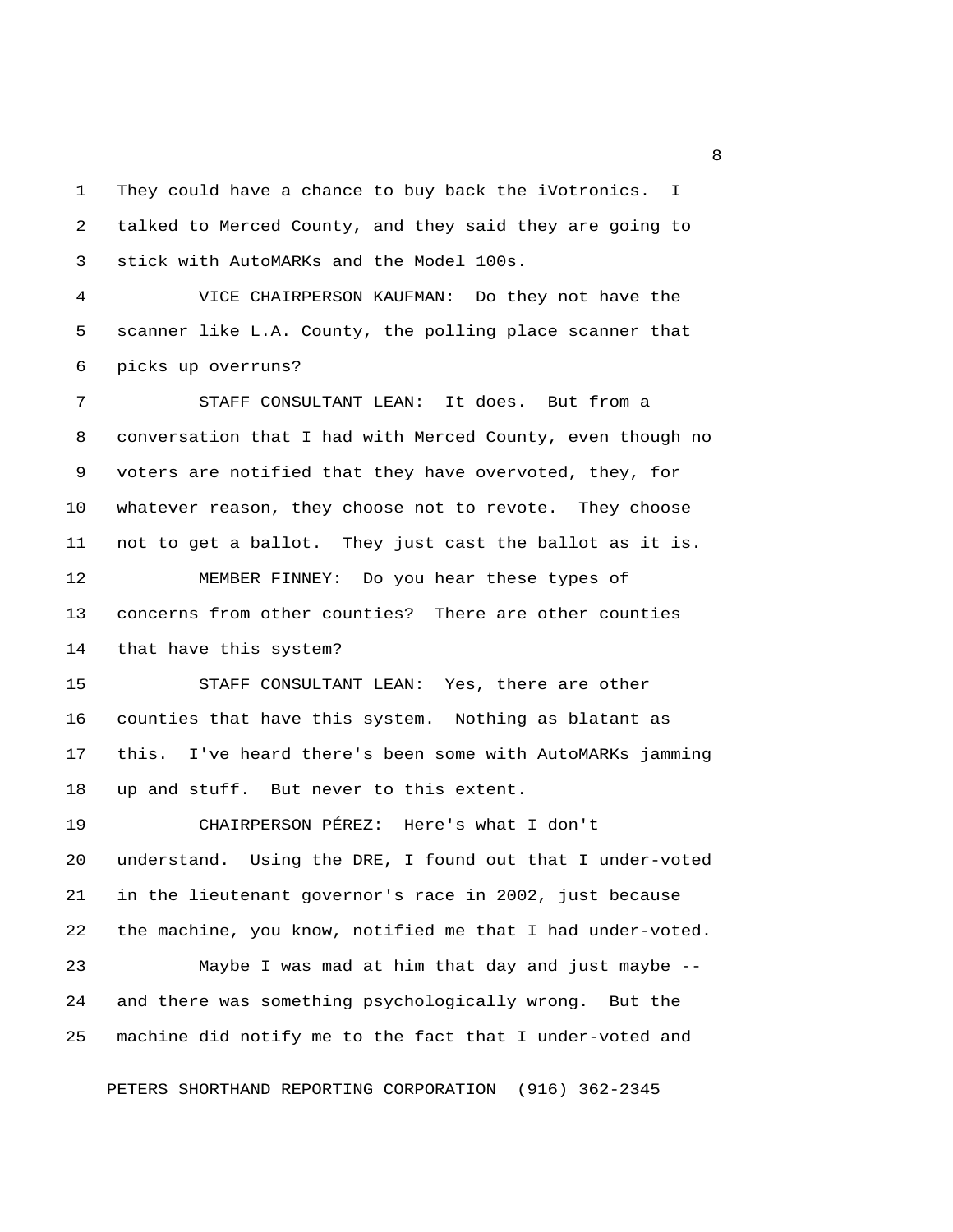1 to go back and correct it.

 2 But this was a long ballot that we're dealing 3 with. And I intentionally under-voted in the judicial 4 races, where I didn't think I had the information to make 5 a decision.

 6 But in the example that they give here, there's 7 only one question on the ballot. I can't -- it's hard for 8 me to fathom, first of all, someone turning out for that 9 election, given our experience here in Los Angeles a 10 couple of weeks ago, and having eight percent turnout in a 11 good precinct. But somebody taking the time to go to vote 12 for one single issue, being notified that they overvoted 13 and then not taking the one minute it would take to go 14 revote. It just -- it doesn't seem to be the way 15 somebody, who went through all that effort to vote on a 16 single issue, would react. So I'm just concerned that 17 that doesn't -- it doesn't ring true to me.

18 MEMBER FINNEY: We need better communication, or 19 something, from the Registrar's Office.

20 STAFF CONSULTANT LEAN: They do plan to do a more 21 extensive outreach program. I did talk to them about that.

22 MEMBER FINNEY: I mean, actually, practically, on 23 the ground at the time the vote is taking place, maybe 24 there needs to be docents or something or poll workers, I 25 don't know, that can actually make these folks more

PETERS SHORTHAND REPORTING CORPORATION (916) 362-2345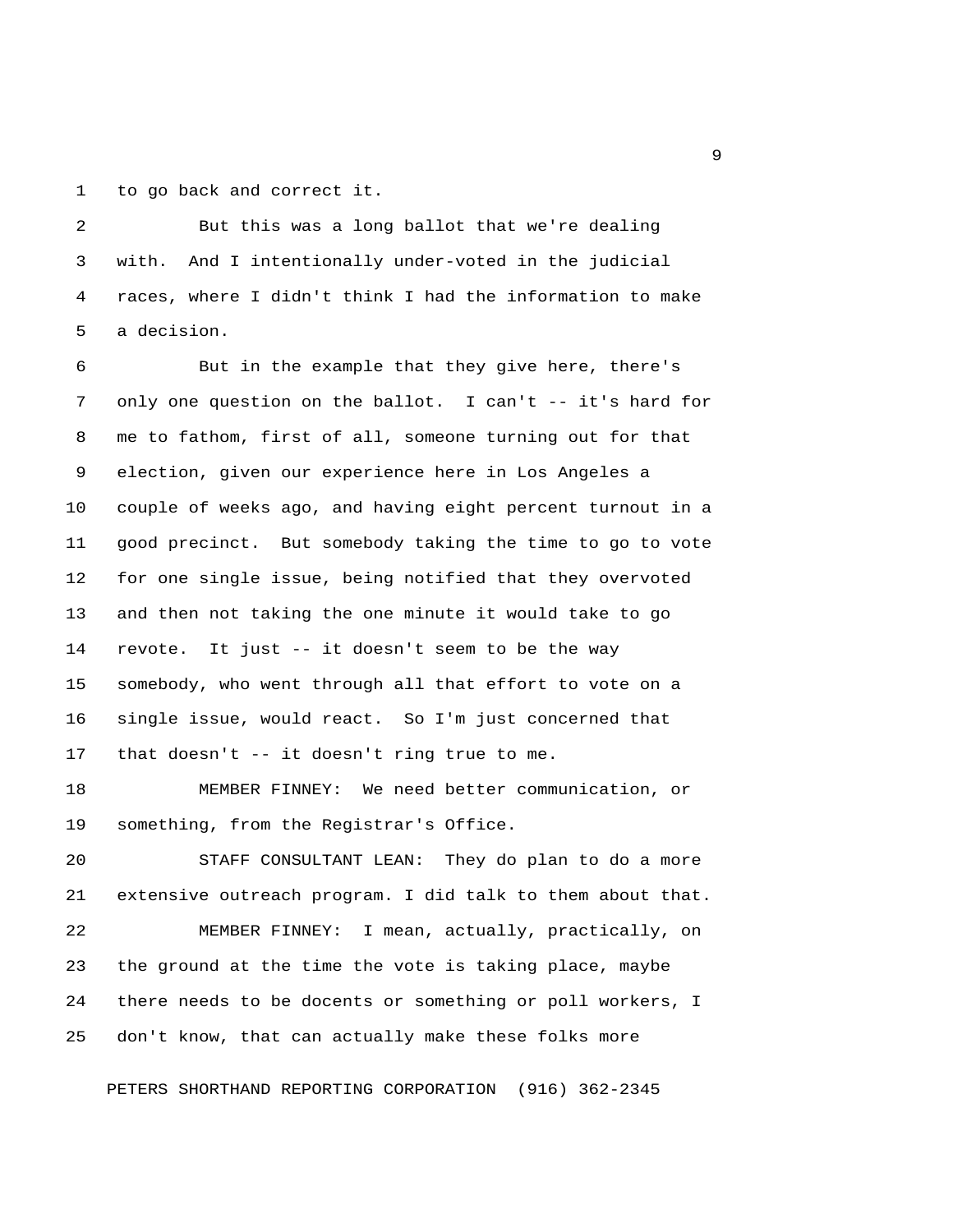1 comfortable. They're probably just not real comfortable 2 with this new-fangled system, quote, unquote.

 3 But if there's someone there to help guide them 4 through it --

 5 STAFF CONSULTANT LEAN: I don't know what it's 6 like in Merced County. In Sacramento, they have the same 7 system. And there is a poll worker who monitors the 8 optical scan machines, so they are there to help, if you 9 feed it yourself. But they help to make sure you are 10 feeding it correctly, or if there's a problem if you have 11 overvoted. But it is up to the voter to do that. It is 12 an educational problem.

13 VICE CHAIRPERSON KAUFMAN: The letter, to me, 14 seems to almost show resentment towards even having to 15 deal with these machines. You know, complaints about 16 having to remove the equipment. And I don't know, there 17 seems to be a comfortability issue. And we are -- this is 18 the people's money being spent here, a significant amount 19 of it.

20 Maybe there's something we can do, through you 21 guys, to reach out to these guys and see if we can make 22 them more comfortable. I don't know if we have anything 23 like that in place, where there's some type of program 24 from the Secretary of State's Office, to make -- to help 25 counties more comfortable.

PETERS SHORTHAND REPORTING CORPORATION (916) 362-2345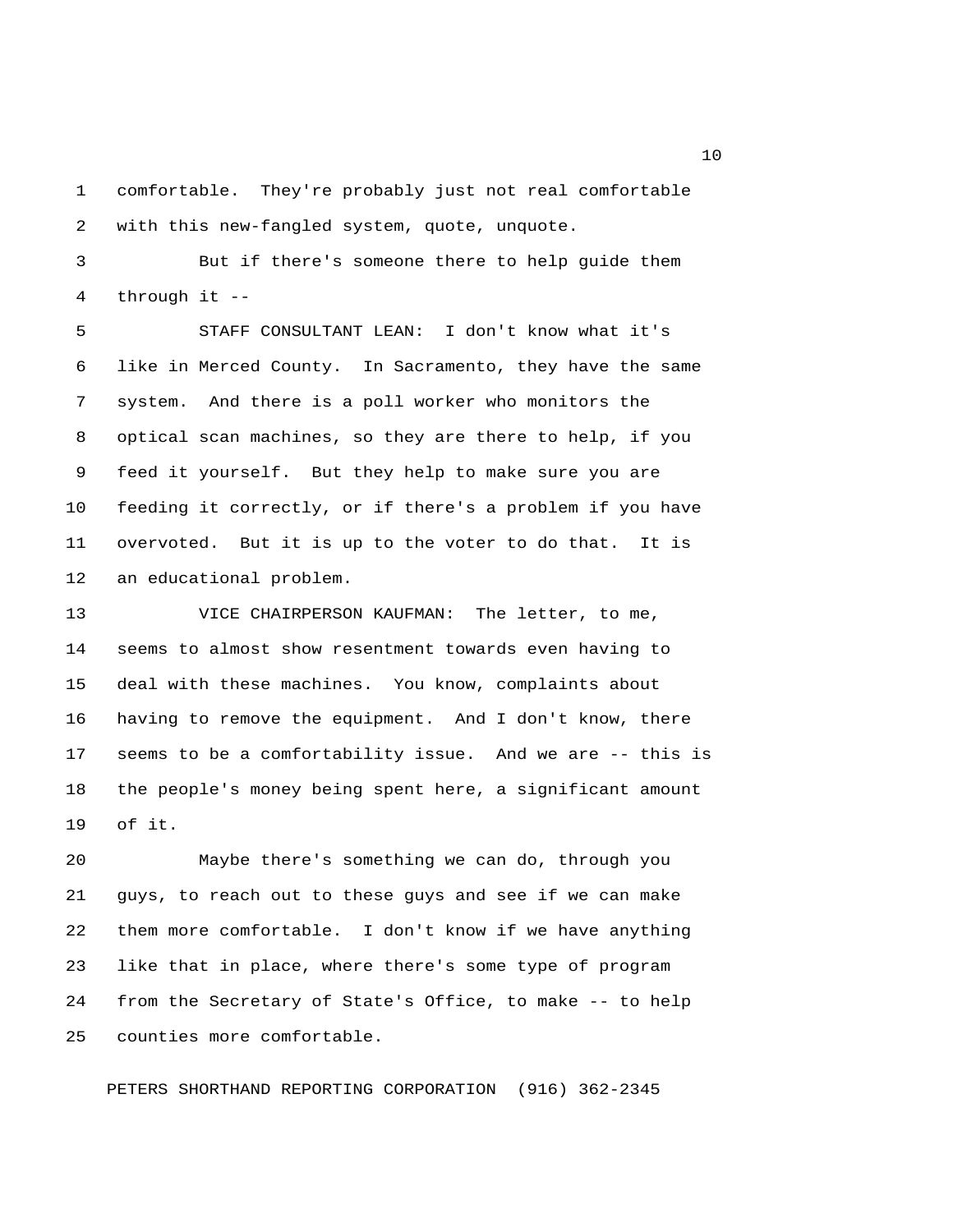1 I mean, I don't know. I'm just curious. Because 2 that seems to be the issue here. You can't get to the 3 voter if the folks in charge aren't comfortable. 4 CHAIRPERSON PÉREZ: Again, if it's a long ballot 5 and you've got, you know, 73 issues that you just voted 6 on, somebody tells you, you overvoted on Question 12, 7 fine, I'm leaving. So be it. But when it's just one 8 question and you're over, that just doesn't -- that 9 doesn't ring true to me. 10 STAFF CONSULTANT LEAN: It could have been an 11 exaggeration. It could just be something they wanted to 12 point out. 13 I do know that they were not happy with the 14 change. They did like the iVotronic machine, and they 15 wish they could have kept those. 16 But in order to meet the state disability 17 requirements and federal law, they had to move. So I 18 think that's kind of what you are hearing or you are 19 reading in this, is that they really didn't want to move 20 but they had to. 21 VICE CHAIRPERSON KAUFMAN: To the tune of 22 \$2 million. 23 CHAIRPERSON PÉREZ: Does anyone else have an 24 interest in potentially getting Mr. Jones on the phone and 25 asking him about this experience? PETERS SHORTHAND REPORTING CORPORATION (916) 362-2345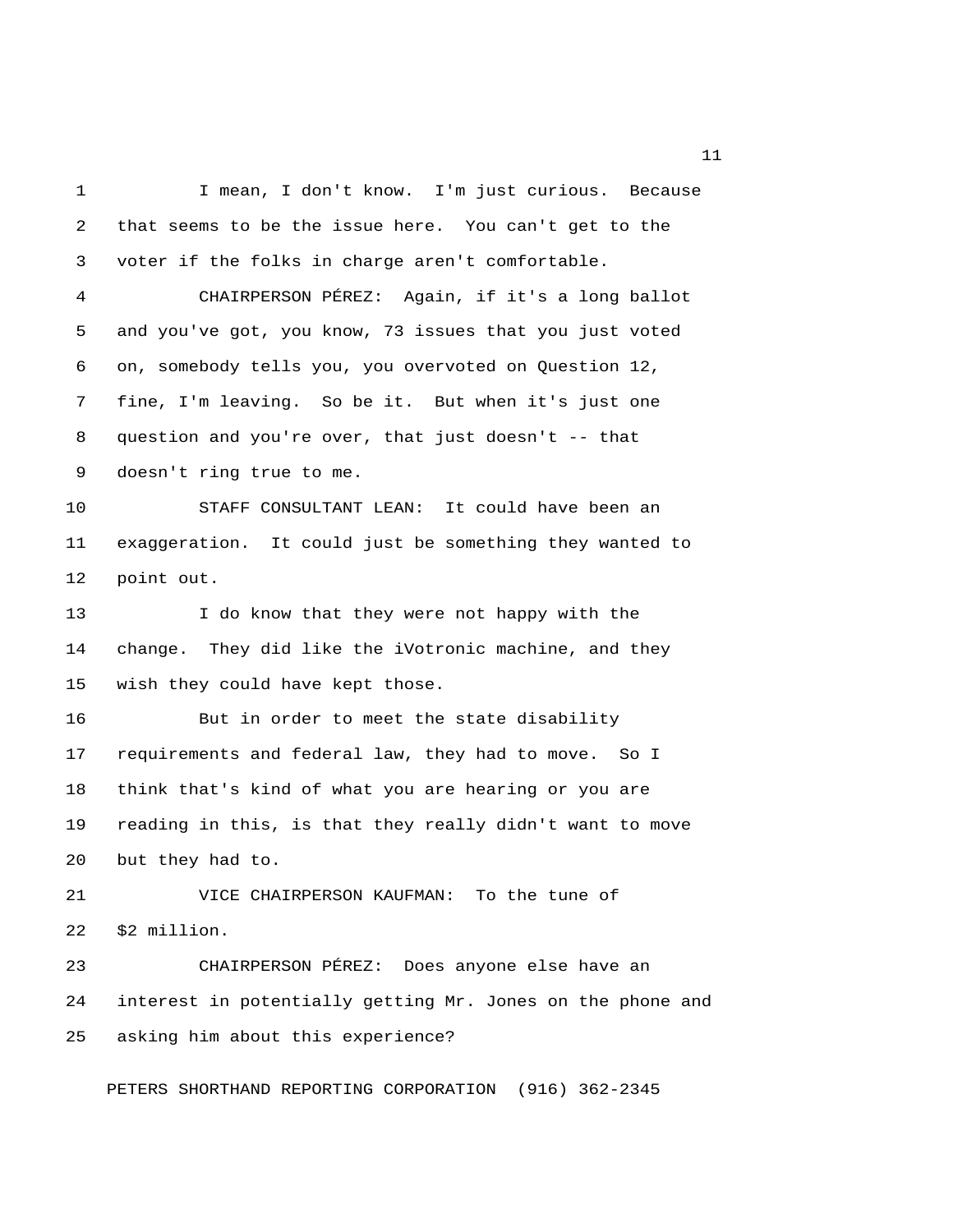1 VICE CHAIRPERSON KAUFMAN:

 2 MEMBER FINNEY: Maybe we could -- I guess we can 3 take a vote to do that. 4 VICE CHAIRPERSON KAUFMAN: I mean, I don't know 5 that it affects whether or not they're entitled to the 6 funds, but it's certainly an issue that we should be 7 concerned about. 8 CHAIRPERSON PÉREZ: I mean, I just feel it would 9 be irresponsible to not to look into it, that it's 10 clearly -- 11 MEMBER FINNEY: You mean follow-up. 12 CHAIRPERSON PÉREZ: Right. 13 MEMBER FINNEY: I'm totally for that. This is 14 clearly is an issue. The letter was actually quite 15 surprising, the tone of it and everything. 16 Yeah, if we can. 17 VICE CHAIRPERSON KAUFMAN: Since he's available on 18 this cell phone. 19 CHAIRPERSON PÉREZ: Do we have the ability to dial 20 out on this one? 21 STAFF CONSULTANT LEAN: Can we take a moment. 22 We'll call him and have him dial in. 23 CHAIRPERSON PÉREZ: Why don't we move on to the 24 next item, come back to this, once we get him on the line. 25 STAFF CONSULTANT LEAN: Staff is going to step out

PETERS SHORTHAND REPORTING CORPORATION (916) 362-2345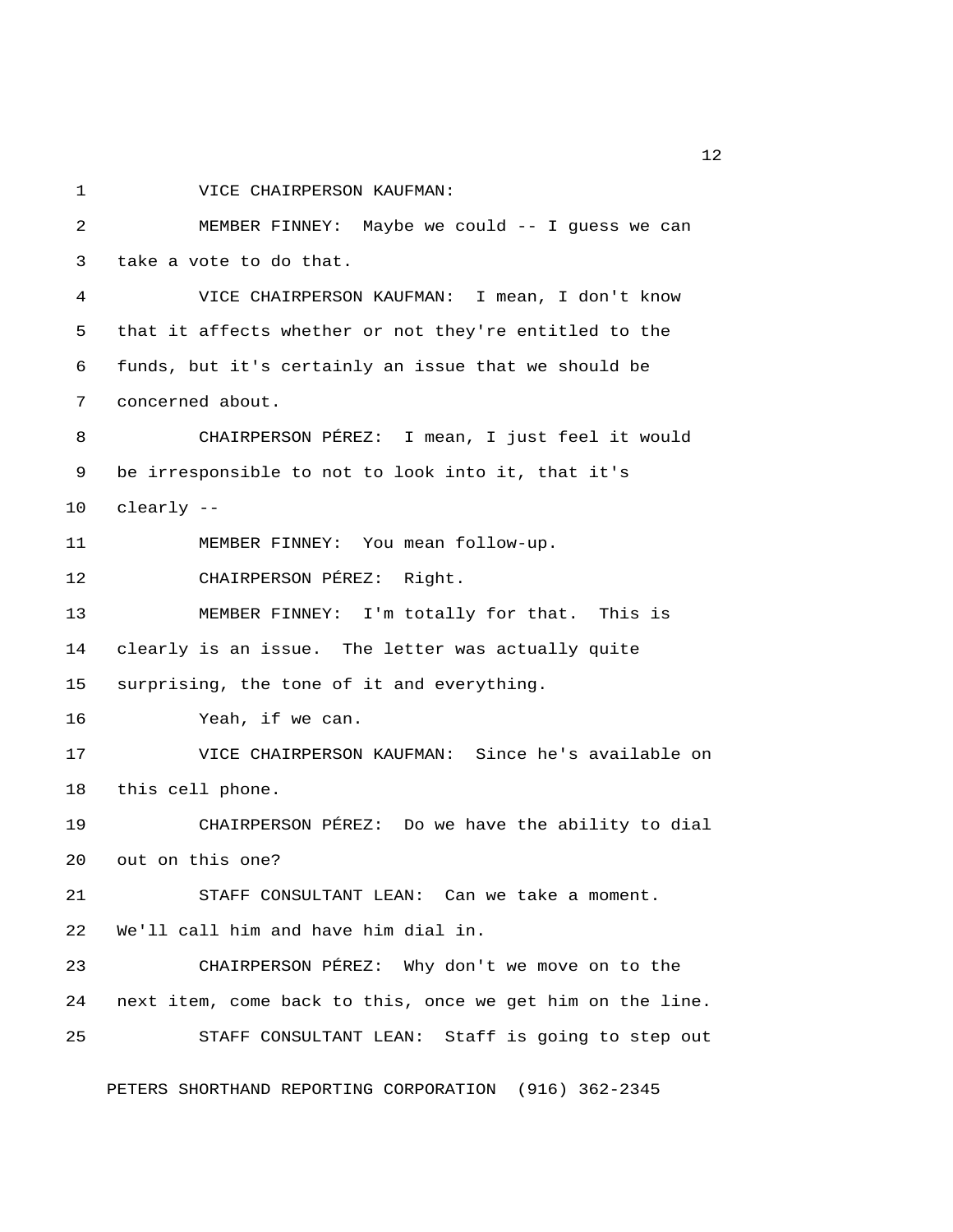1 for a moment. Do you want me to go to Shasta now?

 2 CHAIRPERSON PÉREZ: Yeah, I think, let's go to 3 Shasta and we'll come back to Merced. 4 So we have a -- the next item -- we'll come back 5 to Merced -- is Item 6, Change to Approved Project 6 Documentation Plan for Shasta County. This is their Voter 7 Verified Paper Audit Trail Plan. 8 STAFF CONSULTANT LEAN: As you recall, the Board 9 has made a policy decision to allow VVPAT retrofit request 10 for funding. 11 The Shasta County has requested a specific amount 12 that, based upon their review of their plan, the allowable 13 amount that the staff would recommend awarding them would 14 be \$253,464.71, versus their 255,050.98. There's some 15 unallowable expenses in their plan, just so you know. 16 They are actually retrofitting their Sequoia 17 voting systems, their AVC Edge. They are getting a 18 VeriVote. They purchased 573 DRE units. 19 As you are aware, the Secretary of State's Office 20 received an opinion from the EAC that permitted a county 21 to remit funds it received through the Voting 22 Modernization Bond Act, and to receive a "retroactive 23 payment" pursuant to Section  $251(c)(1)$ , to pay the costs 24 of purchasing a HAVA Section 301-compliant voting system 25 from HAVA resources received by the state.

PETERS SHORTHAND REPORTING CORPORATION (916) 362-2345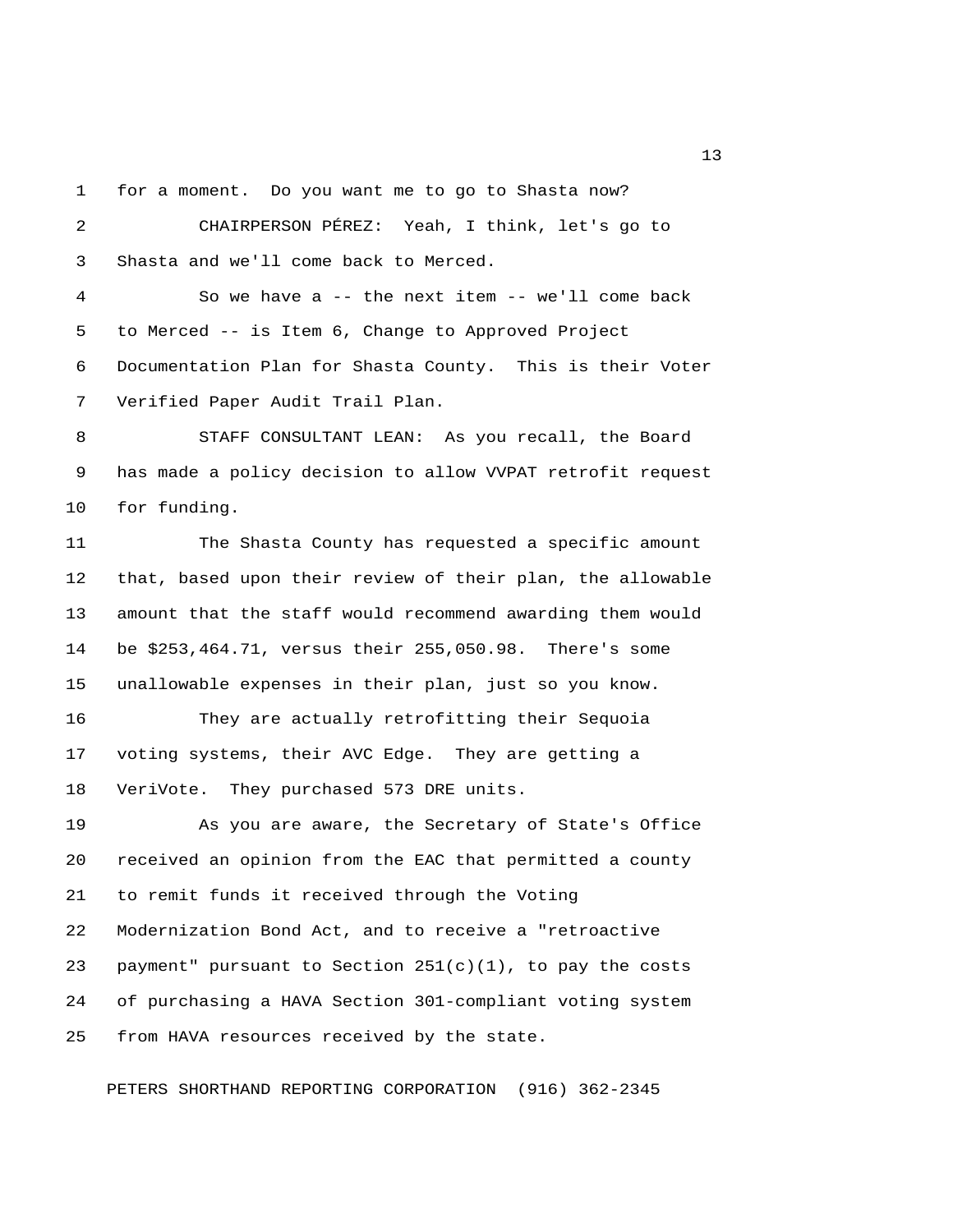1 At the September 17th, 2003, meeting of the Voting 2 Modernization Board, the Board approved Shasta County's 3 Project Documentation Plan and awarded funding for the 4 reimbursement of the county's purchase of 438 Sequoia AVC 5 Edge DREs and two Sequoia Optech 400C Central Count 6 Optical Scan units. The County used this equipment at the 7 October 7th, 2003, statewide special recall election. 8 Shasta County began modernizing its voting 9 equipment before the state requirements for a VVPAT were 10 enacted. Consequently, the county was required to 11 retrofit all of its Sequoia AVC Edge DRE machines to

13 were successfully implemented countywide during the 14 June 6, 2006, primary election.

12 include a VVPAT printer. These newly equipped machines

15 Shasta County is requesting that the Board allow 16 the county to return funds received from the VMB, in order 17 to qualify for the retroactive reimbursement from HAVA, 18 for its purchase of a HAVA Section 301 compliant voting 19 system, and concurrently requests funding from the VMB to 20 fund its VVPAT retrofit costs.

21 Shasta County would be required to refund the 22 allowable retrofit cost of \$253,464.71 to the Voting 23 Modernization Fund, from the county's general fund, before 24 the county would be eligible for any VMB funding for the 25 VVPAT retrofit or any retroactive reimbursement from HAVA

PETERS SHORTHAND REPORTING CORPORATION (916) 362-2345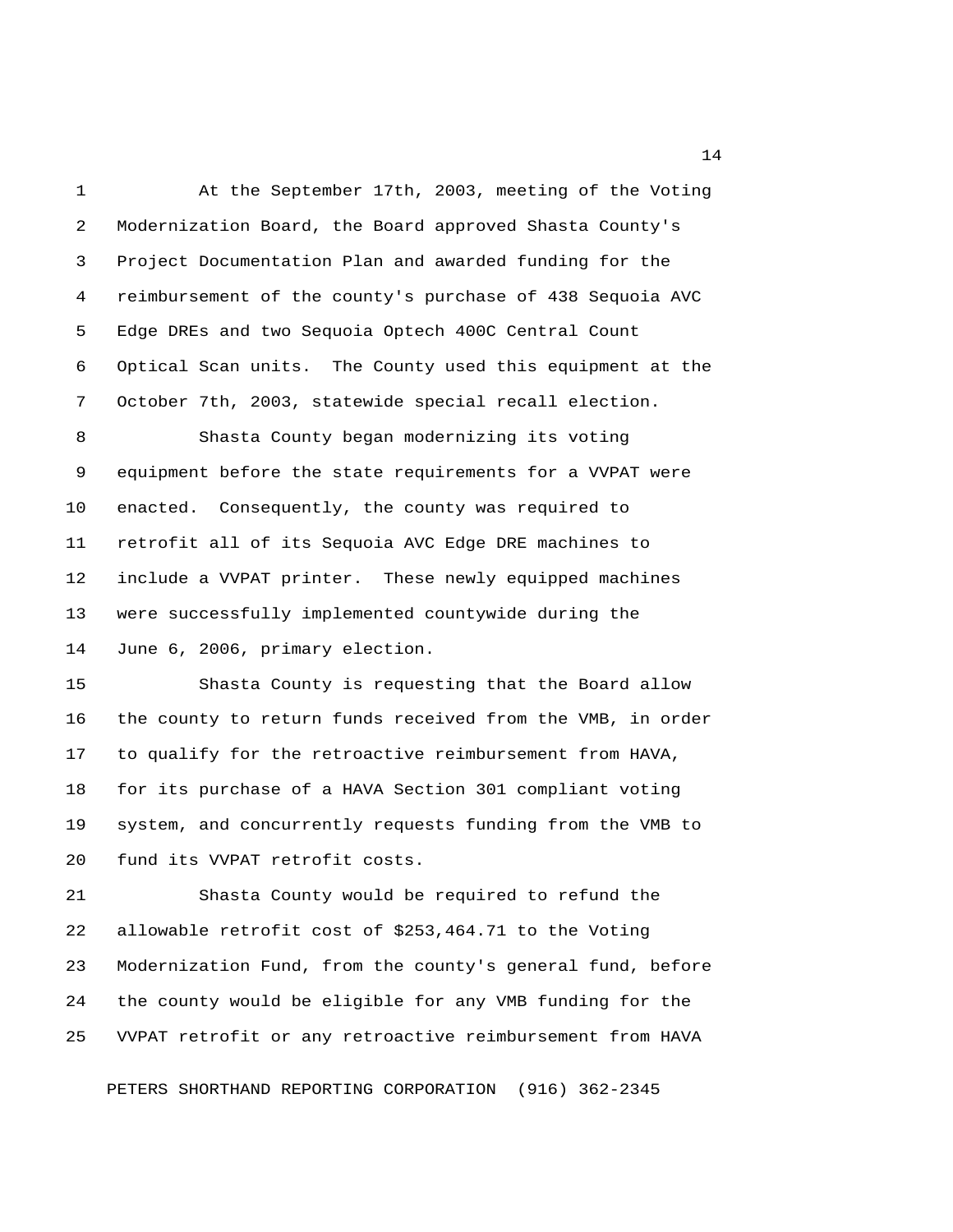1 Section 301.

 2 Once the refund for the retrofit cost has been 3 received and deposited back into the Voting Modernization 4 Fund and confirmation of that deposit has been received 5 from the State Controller's Office, the VMB would notify 6 Shasta County and the Secretary of State's HAVA 7 coordinator that the deposit has been completed.

 8 The VMB could them amend the original Funding 9 Award letter issued to Shasta County to explicitly state 10 that the VMB will allocate the \$253,464.71 in funding 11 returned by the county, to the VMF, for the purpose of 12 reimbursement of the voting -- Voting Verified Paper Audit 13 Trail retrofit costs.

14 Shasta County would then be required to submit to 15 the Voting Modernization Board an acknowledgment letter 16 certifying that the new funds will be used in accordance 17 with the Voting Modernization Bond Act of 2002. Shasta 18 County could concurrently submit a Payment Request Form 19 with required documentation to receive the reimbursement 20 for the VVPAT retrofit costs.

21 It is our staff recommendation that Shasta 22 County's change to their approved Project Documentation 23 Plan be approved, contingent upon receipt of the funds as 24 outlined above.

25 Once confirmation of the deposited funds is

PETERS SHORTHAND REPORTING CORPORATION (916) 362-2345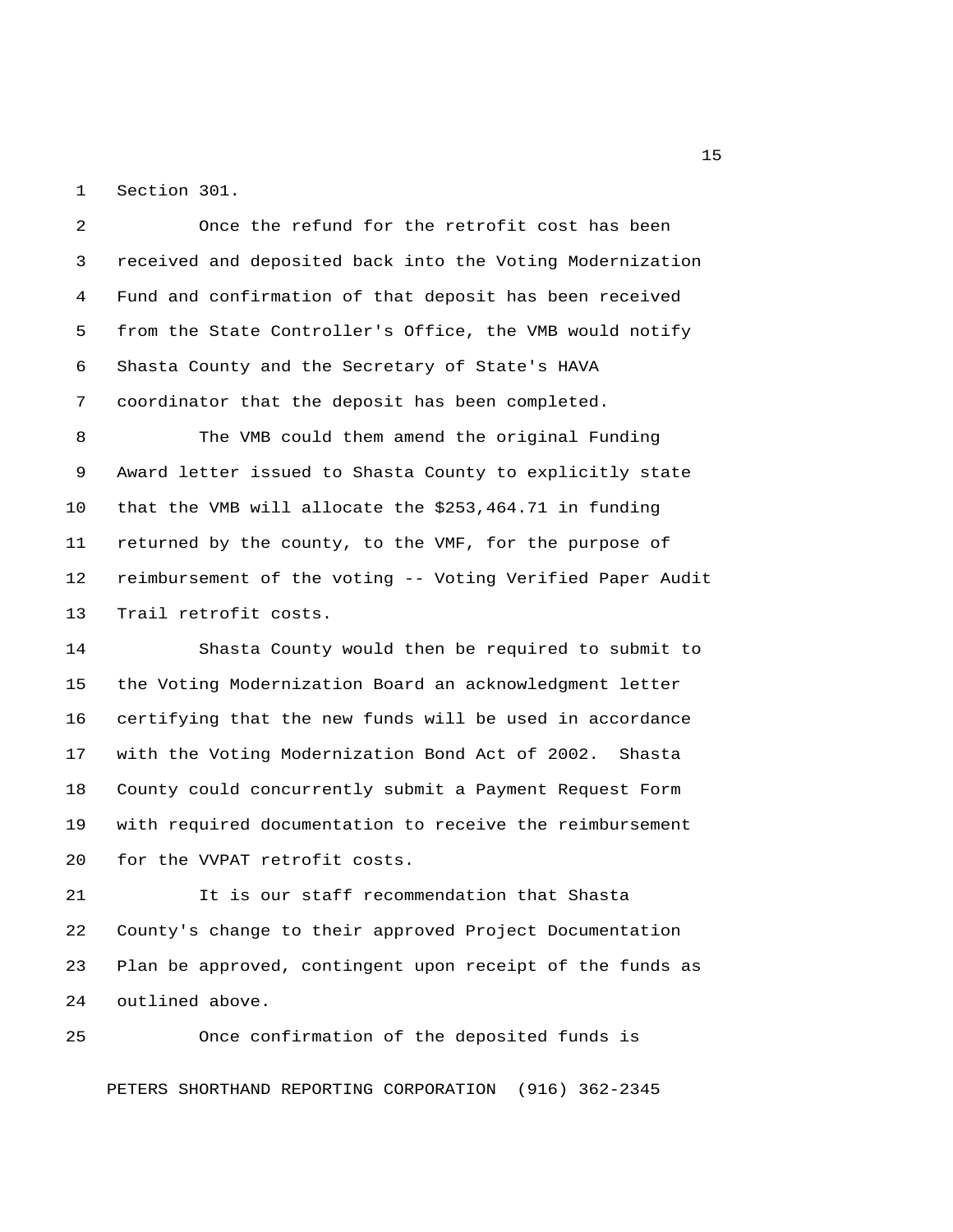1 obtained, the VMB staff will notify the chair of the 2 Board, and an amendment to the original September 17, 3 2003, Funding Award letter may be issued in the amount of 4 \$253,464.71 to fund the allowable VVPAT retrofit costs 5 only. 6 CHAIRPERSON PÉREZ: Any questions? No? 7 MEMBER FINNEY: So we're assuming this will take 8 place prior to our next meeting. That's why we are doing 9 pre-approval? 10 STAFF CONSULTANT LEAN: Yes. 11 CHAIRPERSON PÉREZ: Is there a motion? 12 VICE CHAIRPERSON KAUFMAN: I will move to approve 13 the staff recommendation for the funding award for Shasta 14 County. Seems to be consistent with past practices. 15 MEMBER BUSTAMANTE: I will second it. 16 CHAIRPERSON PÉREZ: Seeing no further discussion, 17 all in favor say "aye." 18 (Ayes.) 19 CHAIRPERSON PÉREZ: Opposed? 20 That's four ayes. 21 STAFF CONSULTANT LEAN: I will notify Shasta 22 County. 23 CHAIRPERSON PÉREZ: Very good. 24 Next item before us is Item 7, Staff Report on 25 Related Issues, regarding the review of county responses

PETERS SHORTHAND REPORTING CORPORATION (916) 362-2345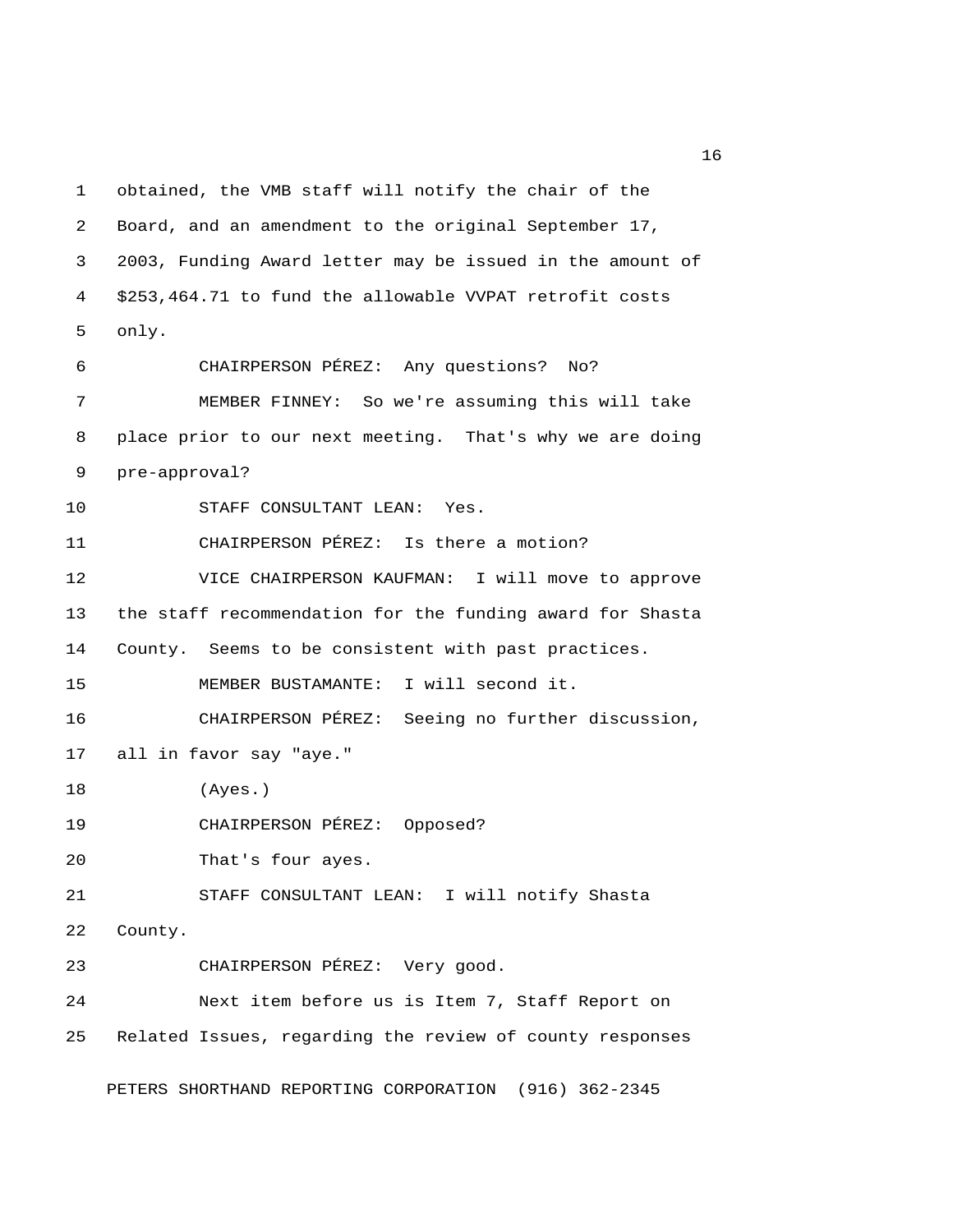1 to expenditures of remaining VMB formula allocations.

| 2  | Actually, before we go there --                    |
|----|----------------------------------------------------|
| 3  | EXECUTIVE SECRETARY MONTGOMERY: He will be         |
| 4  | calling in, in just a moment.                      |
| 5  | CHAIRPERSON PÉREZ: Let's hold for Mr. Jones        |
| 6  | instead, and we'll go back to Item 5.              |
| 7  | Mr. Jones, are you with us?                        |
| 8  | MR. JONES: Yes, I am.                              |
| 9  | CHAIRPERSON PÉREZ: One second. Let us adjust       |
| 10 | your sound. Maybe, if we can pull that mike down.  |
| 11 | Let's see if we can hear you better now.           |
| 12 | MR. JONES: Okay. Can you hear me?                  |
| 13 | CHAIRPERSON PÉREZ: That's much better. Thank       |
| 14 | you.                                               |
| 15 | Mr. Jones, this is John Pérez, chair of the Voting |

16 Modernization Board. With me are the other Board members, 17 Steve Kaufman, Michael Bustamante, and Tal Finney.

18 We were just taking action on the item regarding 19 your county, but we're also reviewing your letter to us 20 regarding some of your concerns. And I think a couple of 21 us have some follow-up questions with you, regarding your 22 letter.

23 In particular, I have a question. In the third 24 paragraph of your letter, you make reference to a school 25 bond election, and 2 percent of the voters overvoted. And

PETERS SHORTHAND REPORTING CORPORATION (916) 362-2345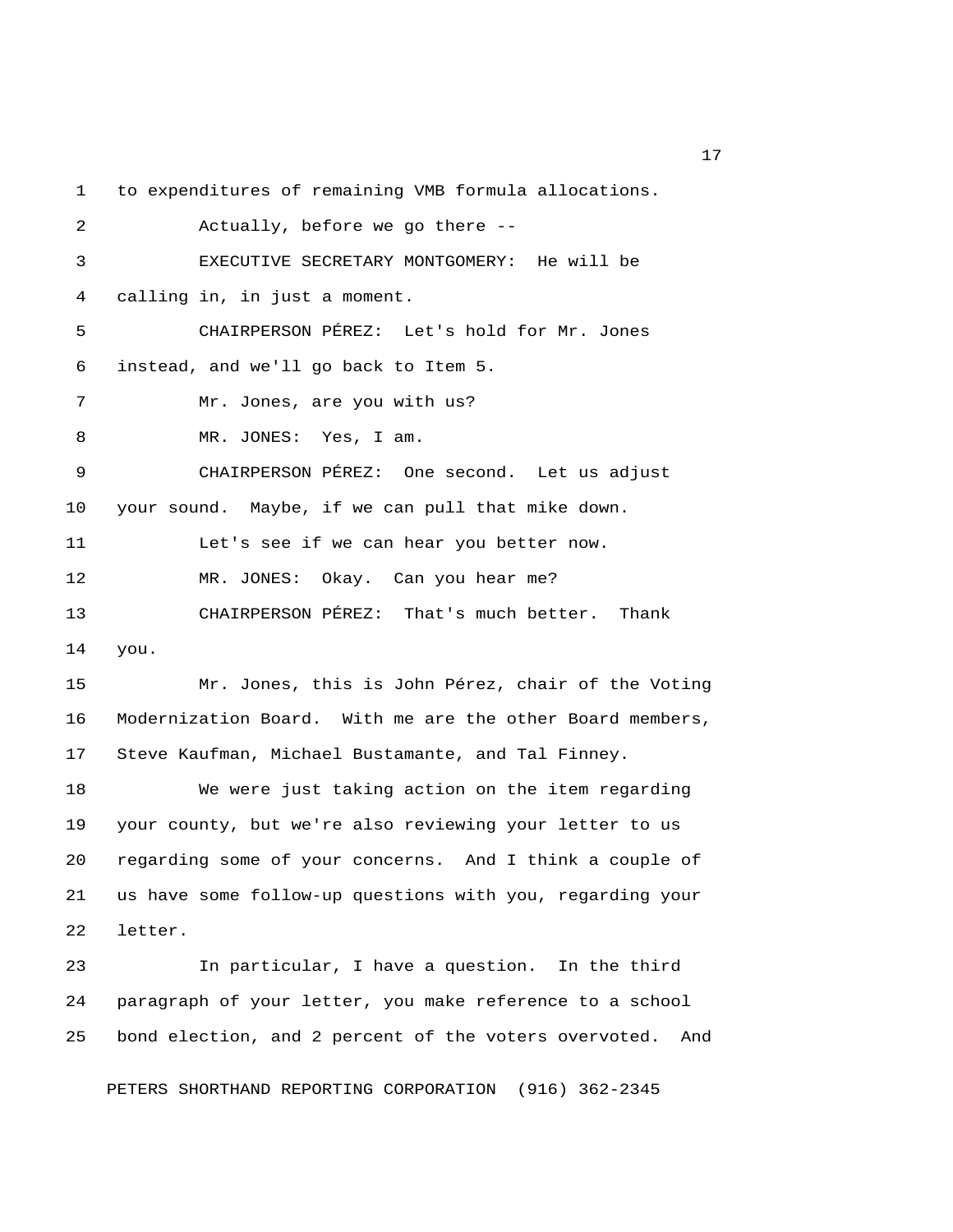1 it was just something that was hard for me to understand 2 the dynamic of somebody turning out to vote in a 3 single-issue election, being informed that they overvoted 4 and not choosing to go back and correct, since it was just 5 one question on the ballot. And I was just hoping, you'd 6 be able to tell us a little bit more about that 7 experience. 8 MR. JONES: Yeah. What we think is the -- 9 (indiscernible.) 10 THE REPORTER: I can't understand anything he's 11 saying. 12 CHAIRPERSON PÉREZ: Mr. Jones, I think, if we've 13 got you on a cell phone, I think we've got you on a bad 14 cell space. You're coming through rather garbled. 15 MR. JONES: I'm getting feedback right now. 16 Do you want me to call you back? 17 CHAIRPERSON PÉREZ: That would be great. 18 MR. JONES: Okay. Thank you. 19 CHAIRPERSON PÉREZ: Thank you. 20 Let's kill that microphone altogether and see if 21 that helps. 22 Mr. Jones with are you with us now? Mr. Jones? 23 MR. JONES: Yes. 24 CHAIRPERSON PÉREZ: Okay. We're going to adjust 25 the volume again. Okay.

PETERS SHORTHAND REPORTING CORPORATION (916) 362-2345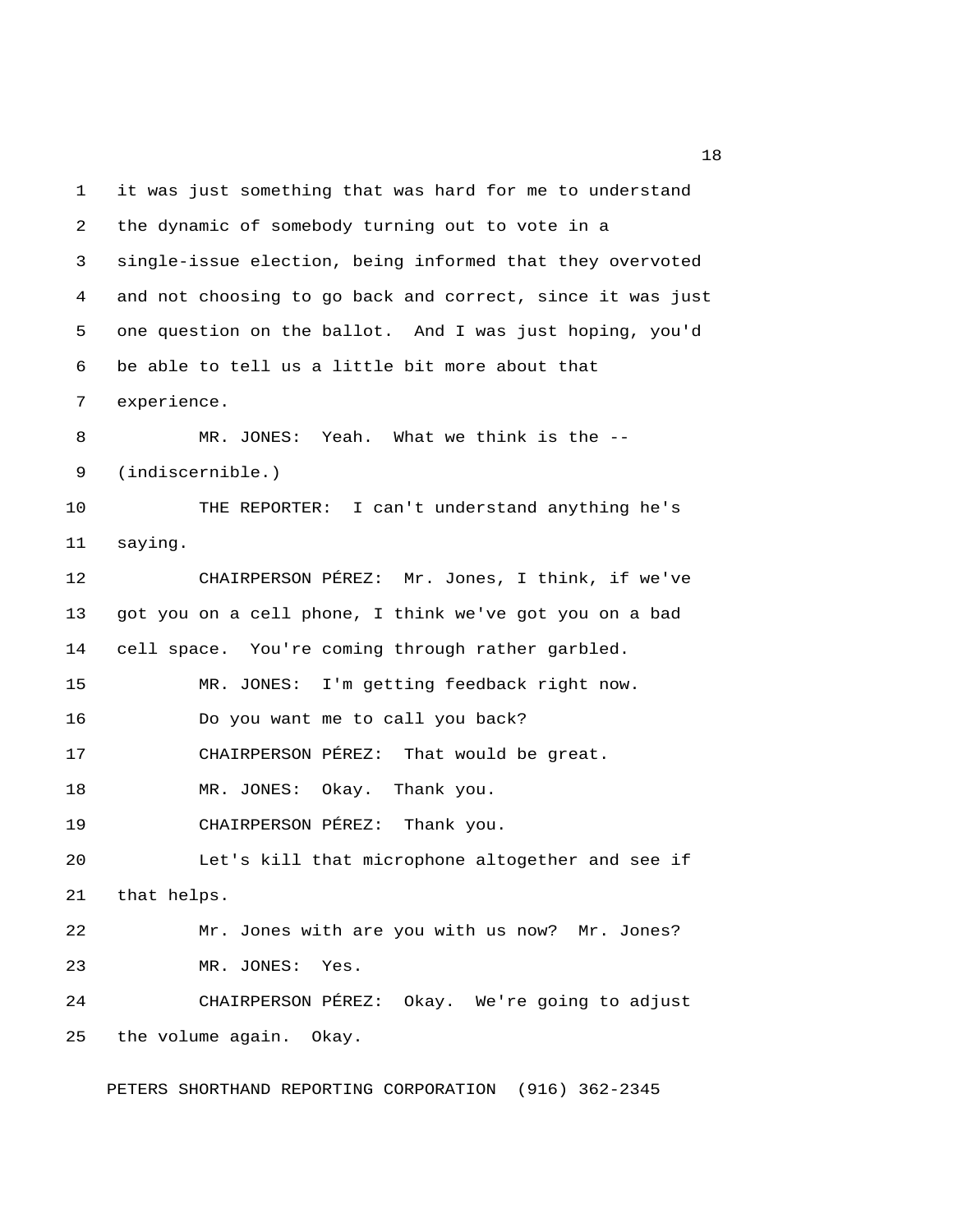1 So if you would go back to what you are telling us 2 about that election. 3 MR. JONES: Yeah. We found that -- 4 (indiscernible). 5 CHAIRPERSON PÉREZ: I'm sorry. Mr. Jones we're 6 still having technical difficulties. I think what we'll 7 do is try you from one of our other lines and see if that 8 works better and give it one more shot. One second. 9 Why don't we use this phone back here, see if we 10 can -- 11 EXECUTIVE SECRETARY MONTGOMERY: I think I should 12 have the facilities guy come down, because I don't know 13 what I'm doing. 14 CHAIRPERSON PÉREZ: Why don't we -- why don't you 15 let him know that we will be calling him shortly. And 16 then let's -- we'll get back to him. 17 And let's go back to Item 7, and then we'll go 18 back to Mr. Jones when we're done with Item 7. 19 STAFF CONSULTANT LEAN: At the last meeting -- 20 CHAIRPERSON PÉREZ: Okay. At the last meeting -- 21 STAFF CONSULTANT LEAN: At the last meeting, you 22 requested that we contact all the counties who have 23 remaining Voting Modernization Funds to formally request 24 them to respond whether or not they are going to be using 25 the remainder of the their funds, and when they do plan to

PETERS SHORTHAND REPORTING CORPORATION (916) 362-2345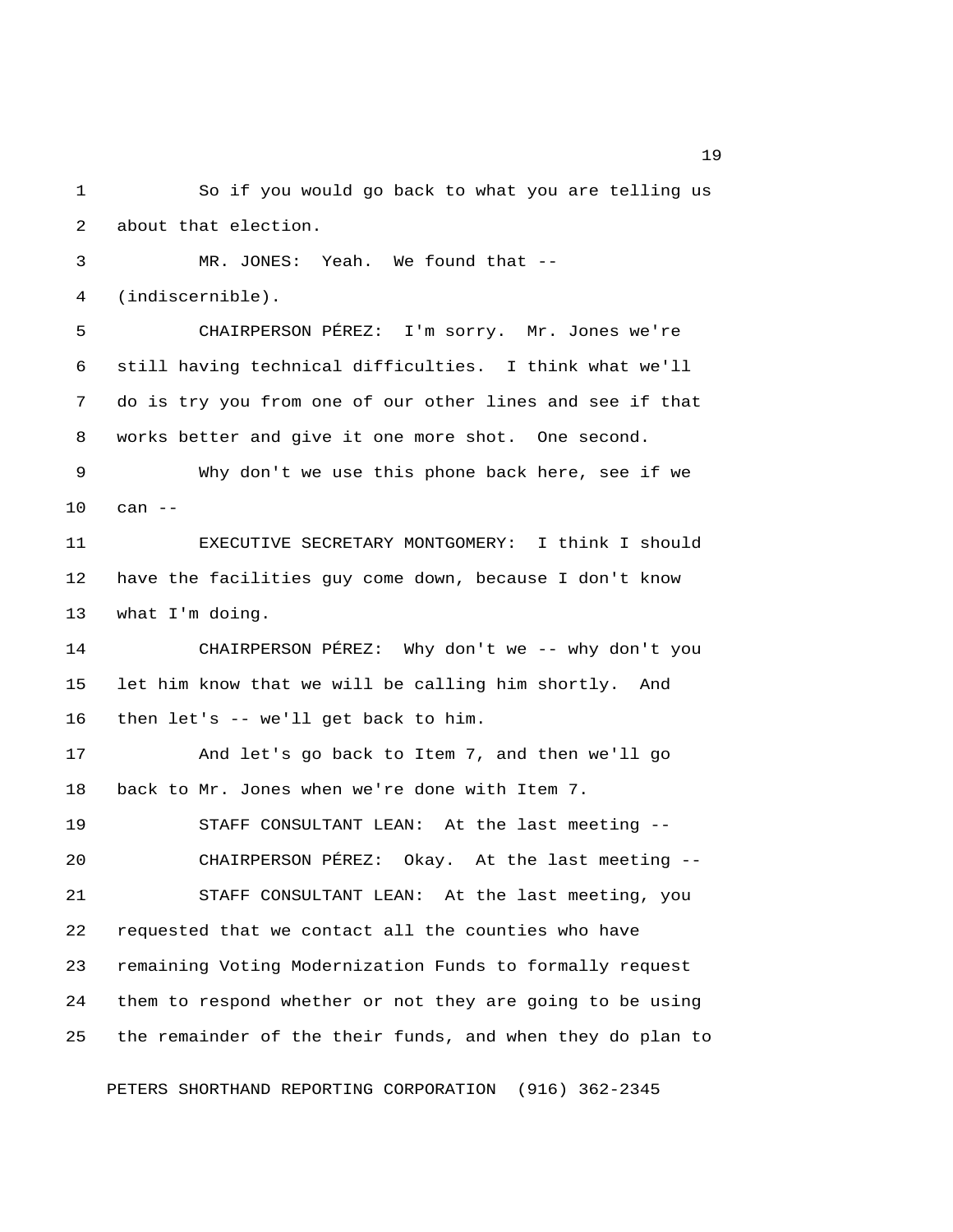1 submit their next phase of plans.

 2 In your binders, you have copies of all their 3 responses. I did a little synopsis for you. It's not a 4 really formal staff report. But I wanted to kind of give 5 you an overview, along with the actual hard copies for you 6 to take a look at.

7 So there was a few counties that hadn't responded, 8 but you do get a few of them today. Madera County didn't 9 respond and Mono County is -- still has not responded. 10 But all of the rest of the counties did respond to the 11 letters.

12 And as you can see, a majority of them -- 13 actually, almost all of them -- do anticipate using the 14 remainder of their non-disbursed allocation. A few 15 counties even bothered to submit their invoices, so that 16 they made sure they were able to use these funds.

17 One thing I do want to note is that there are two 18 counties who did say they will not be using the remainder 19 of their funds. And one of them is Trinity County. And I 20 know that you and John and Stephen did mention that you 21 wanted to talk to Trinity County. They did submit a 22 letter. They do not plan to utilize the Voting 23 Modernization Board Funds. And it's pretty specific why 24 they don't plan to use the money. So there's that.

PETERS SHORTHAND REPORTING CORPORATION (916) 362-2345

25 And Ventura County has also sent a formal letter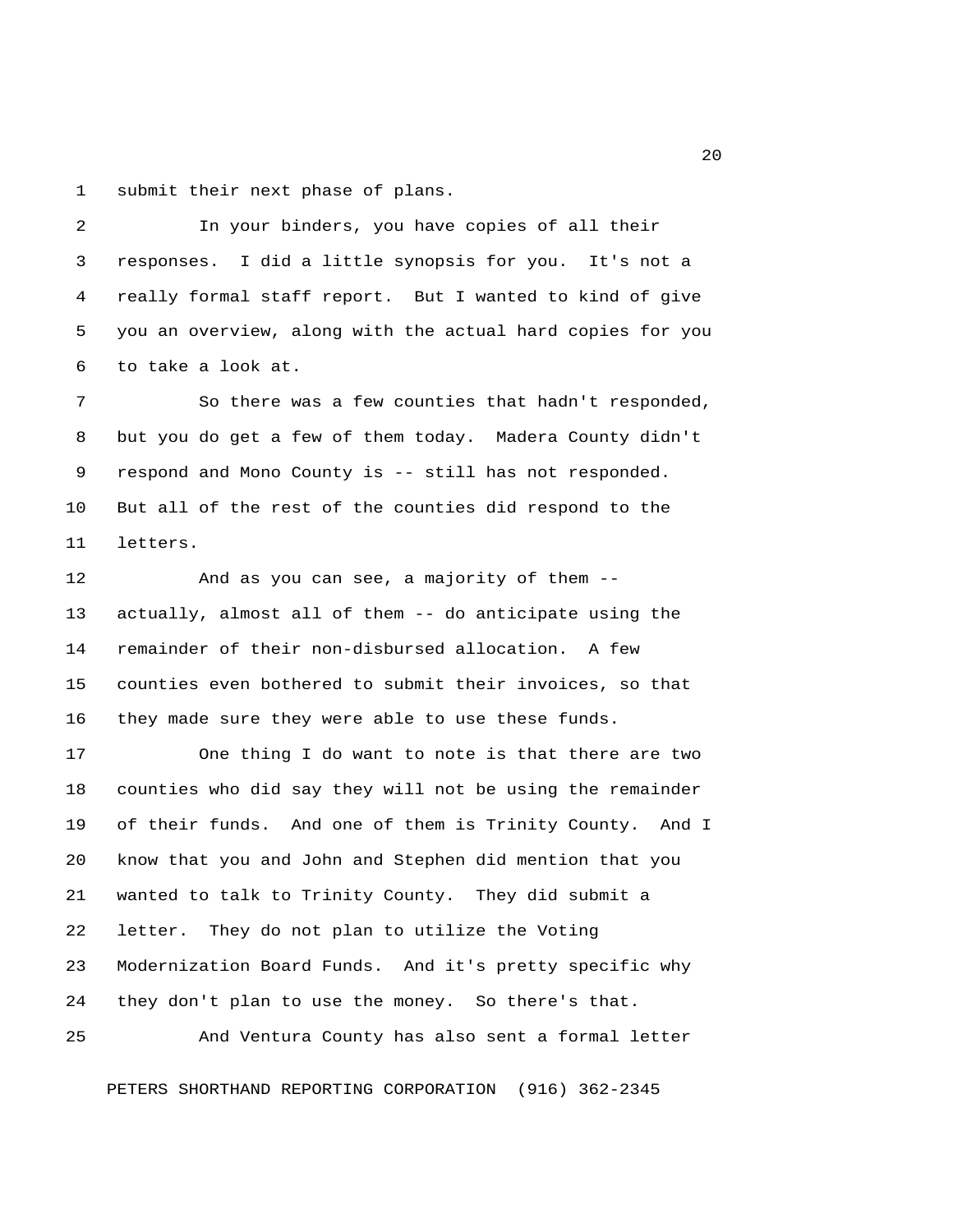1 saying that they will be reverting back over \$1.1 million 2 of their funds. So as it stands today, there's 3 approximately 1.2 million that is not claimed and not 4 allocated. 5 So that's -- that's a small pot for considering 6 195 million, but that's still 1.2 million. 7 But as you can see, based on our responses, due to 8 the change of -- 9 CHAIRPERSON PÉREZ: Everything every time? 10 STAFF CONSULTANT LEAN: Due to the change of every 11 year, there are new requirements now potentially going 12 through in the federal government. There's also a new 13 Secretary of State. As you are aware, they are planning 14 to do a top-to-bottom review of all the voting systems. 15 The criteria hasn't come out, but is going to come out 16 soon. 17 So counties are really reluctant to want to give 18 up any funding, to know exactly the money that's in their 19 plan, because they don't know when the plan is going to 20 be. And that was very much shown in the response to our 21 letter to them. 22 CHAIRPERSON PÉREZ: When we are referring to 23 Secretary of State, that's SOS Version 4.0? 24 STAFF CONSULTANT LEAN: Is it 4.0? 25 CHAIRPERSON PÉREZ: During our time, I think;

PETERS SHORTHAND REPORTING CORPORATION (916) 362-2345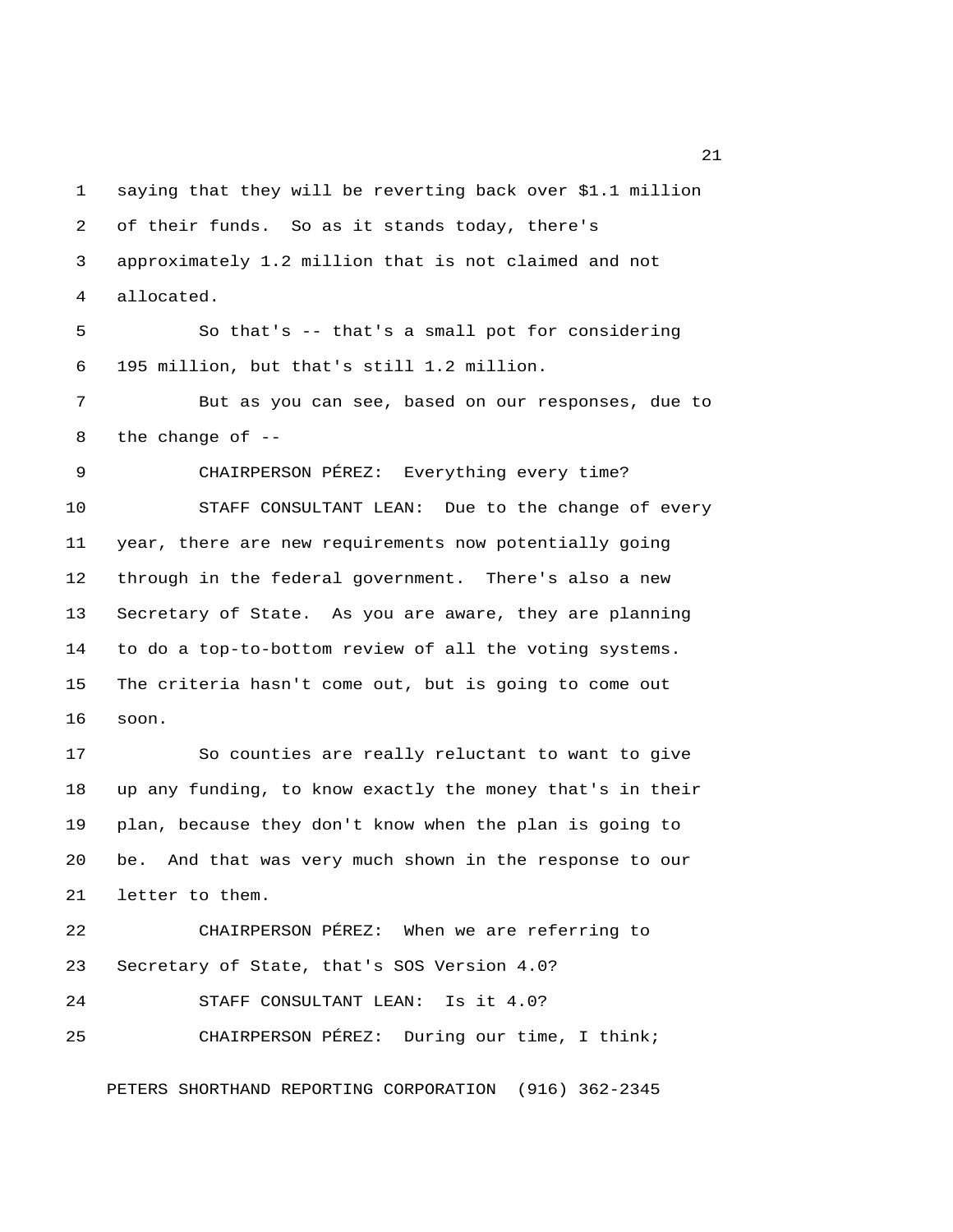1 isn't it?

 2 Jones, Shelley -- 3 MEMBER BUSTAMANTE: Yeah, it's 4.0. 4 STAFF CONSULTANT LEAN: So we do have a 5 representative here from Los Angeles County, that I know 6 wanted to speak on this agenda item. But I'm here to 7 answer any questions you have regarding those responses 8 from the other counties. 9 CHAIRPERSON PÉREZ: Why don't we hear from Los 10 Angeles first. And then we'll see if we have any 11 questions after that. 12 And it's up you, if Conny or if Ms. Lizzari, 13 whichever of you wants to speak first. 14 MS. LIZZARI: Good morning. My name is Debbie 15 Lizzari. I'm with the Los Angeles Chief Administrative 16 Office. And if you don't mind, I would like to take a few 17 minutes to read into the record the letter that was signed 18 by all five Board members of the Board of Supervisors 19 yesterday, at their meeting. 20 We are writing in response to your solicitation 21 for comments with regard to the exploration by the Voting 22 Modernization Board of whether or not to establish a 23 deadline for use of Prop 41 funds, which are currently 24 available to counties for modernizing voting systems. It 25 is our understanding that this topic was raised at your

PETERS SHORTHAND REPORTING CORPORATION (916) 362-2345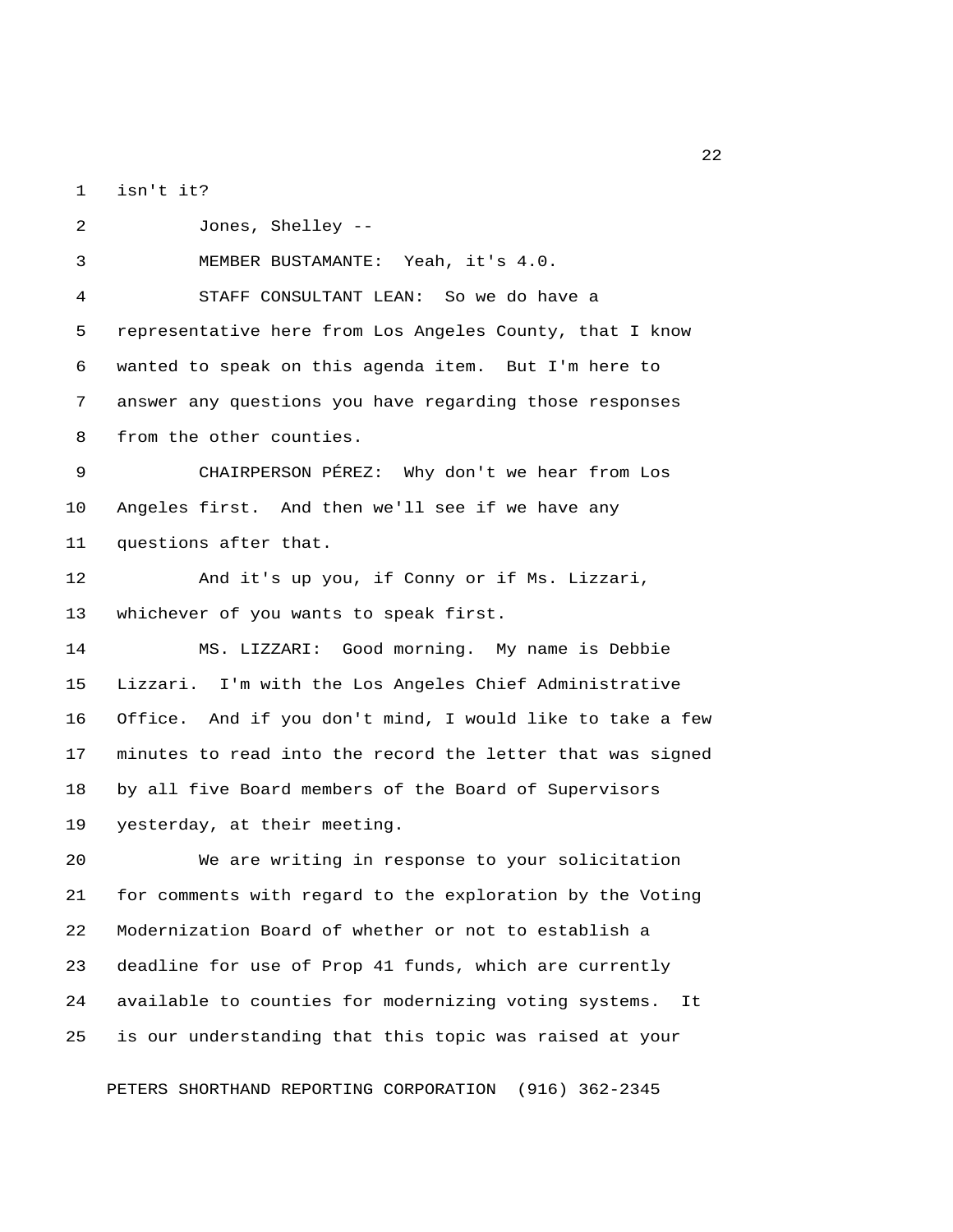1 VMB meeting on January 17th, but was tabled for further 2 discussion to today's meeting.

 3 We support the continuation of the VMB's existing 4 policy, which requires counties, such as L.A., that have 5 not expended their entire VMB allotment, to retain such 6 formula-based funds for future upgrades to voting 7 equipment as long as periodic status reports are filed 8 with the VMB by the County's election official.

 9 It is important to note that no deadline for use 10 of the VMB funds was defined within the language of Prop 11 41, which was passed by the voters in March 2002, for the 12 purpose of providing funds to counties to upgrade voting 13 equipment.

14 Our Board adopted a policy in August 2002, to 15 "phase in" new voting equipment. This approach was 16 adopted to help voters with the transition from the 17 punch-card voting system, which had been used for the 18 previous 38 years in the County. This multiple stage 19 approach toward procuring new voting systems was adopted 20 in recognition that federal and state laws and procedures, 21 for Direct Reporting Electronic, or DRE, and other legally 22 compliant voting systems were in flux and that technology 23 would undoubtedly continue to improve.

24 County's initial phases involved purchasing a 25 small amount of DRE equipment for use during the early

PETERS SHORTHAND REPORTING CORPORATION (916) 362-2345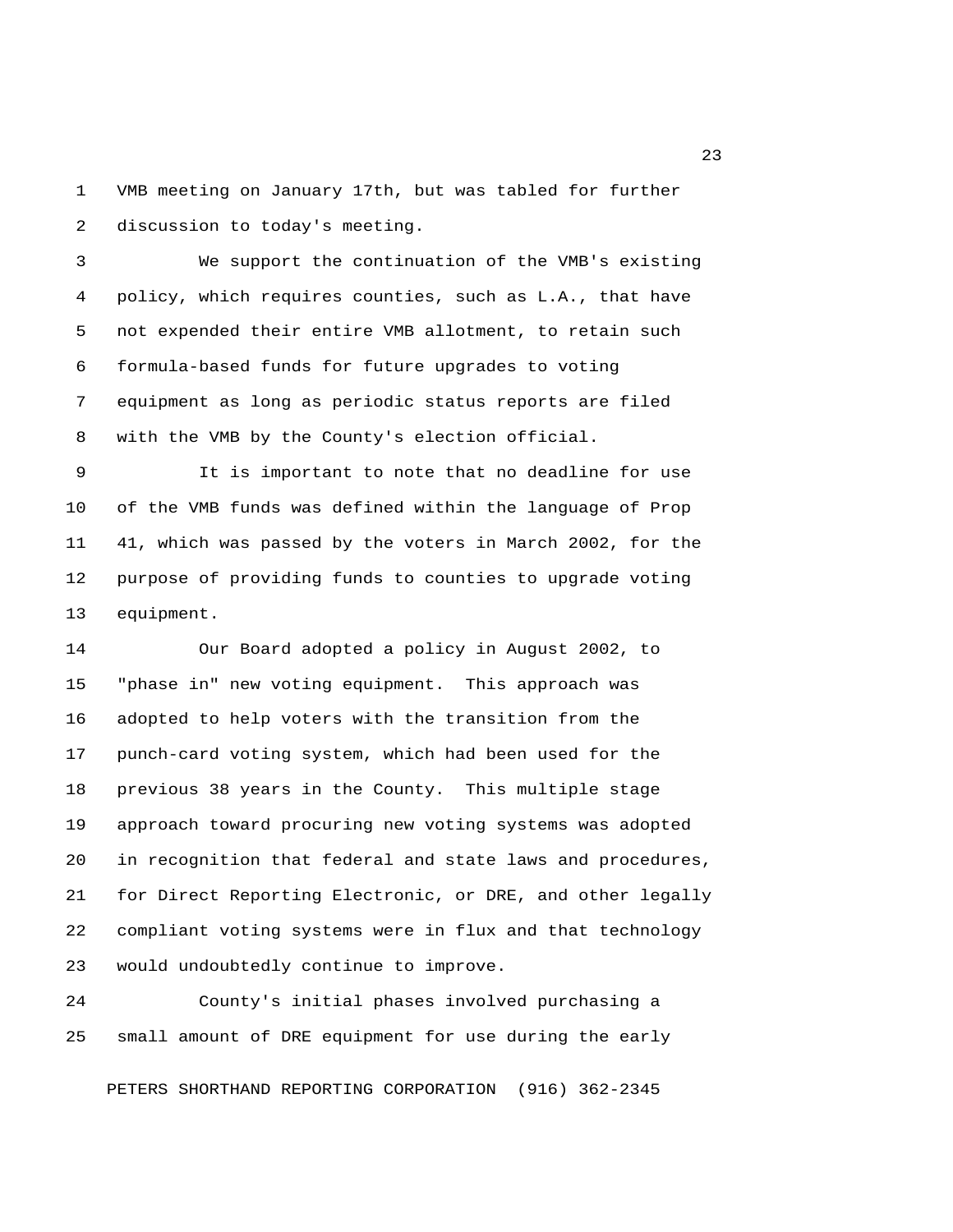1 voting period in advance of major elections, because such 2 equipment allows any voter the opportunity to vote at a 3 choice of any early voting locations throughout the 4 County.

 5 Meanwhile, an interim optical scan voting system, 6 InkaVote, was introduced at the County's 5000-plus voting 7 precincts in 2003 and upgraded to InkaVote Plus in 2006. 8 The goal has always been to fully utilize the remainder of 9 the County's allotment of Prop 41 funds at a future date, 10 to purchase the next generation of voting equipment, which 11 would then be expected to serve the County's voters for 12 decades into the future.

13 It is critical to the voters of L.A. County for 14 the VMB to retain its current policy to expend Prop 41 15 funds, per the established formula. To set an arbitrary 16 deadline for use of these funds would appear contrary to 17 the will of the voters and would undermine L.A. County's 18 plan, accepted and approved by the VMB, to phase in 19 ever-improving voting equipment, into the future.

20 The key reason why L.A. County has, to date, 21 utilized very little of our Prop 41 allotment is precisely 22 because these funds were not deadline driven, unlike 23 federal punch card buyout funds, which contained a 24 January 1, 2006, legal deadline for use as specified in 25 Section 102 of the Help America Vote Act.

PETERS SHORTHAND REPORTING CORPORATION (916) 362-2345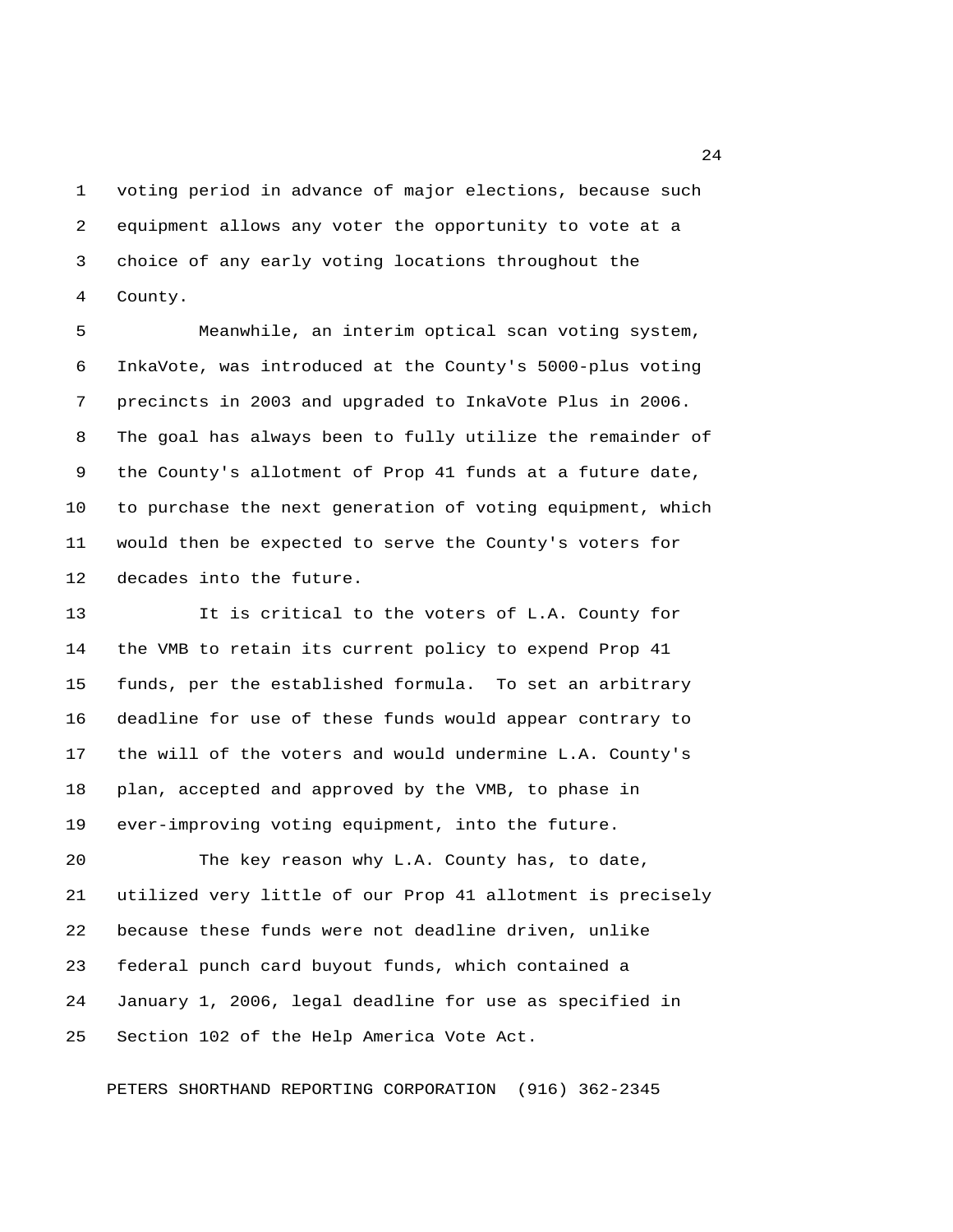1 Thank you for your consideration of this request.

 2 CHAIRPERSON PÉREZ: Very good. Next we have Conny 3 McCormack.

 4 MS. McCORMACK: Good morning. Conny McCormack, 5 Los Angeles County Registrar-Recorder/County Clerk.

 6 Always good to see the members of the VMB and 7 especially here, in Los Angeles. Thank you for coming to 8 our hometown. And happy birthday.

 9 I would just like to reiterate a few remarks that 10 I already made at the January 17th meeting. So I won't 11 repeat them, in depth. But just to say that I thought 12 that was a very good discussion of your Board. Clearly, 13 you were grappling with all the issues and there is an 14 understanding on this Board of what registrars and 15 election officials have been through, during the 16 tremendous changes over the last four years.

17 And now the uncertainty that is even more -- is 18 occurring, even since your January 17th meeting. Not only 19 are we awaiting the Secretary of State's announced 20 intentions to do a top-to-bottom review of voting systems, 21 which she just had her first conference call with all the 22 counties, just before this meeting. And she said that 23 those criteria would be released tomorrow, as to what 24 those would be. So we're all anxiously looking forward to 25 that tomorrow.

PETERS SHORTHAND REPORTING CORPORATION (916) 362-2345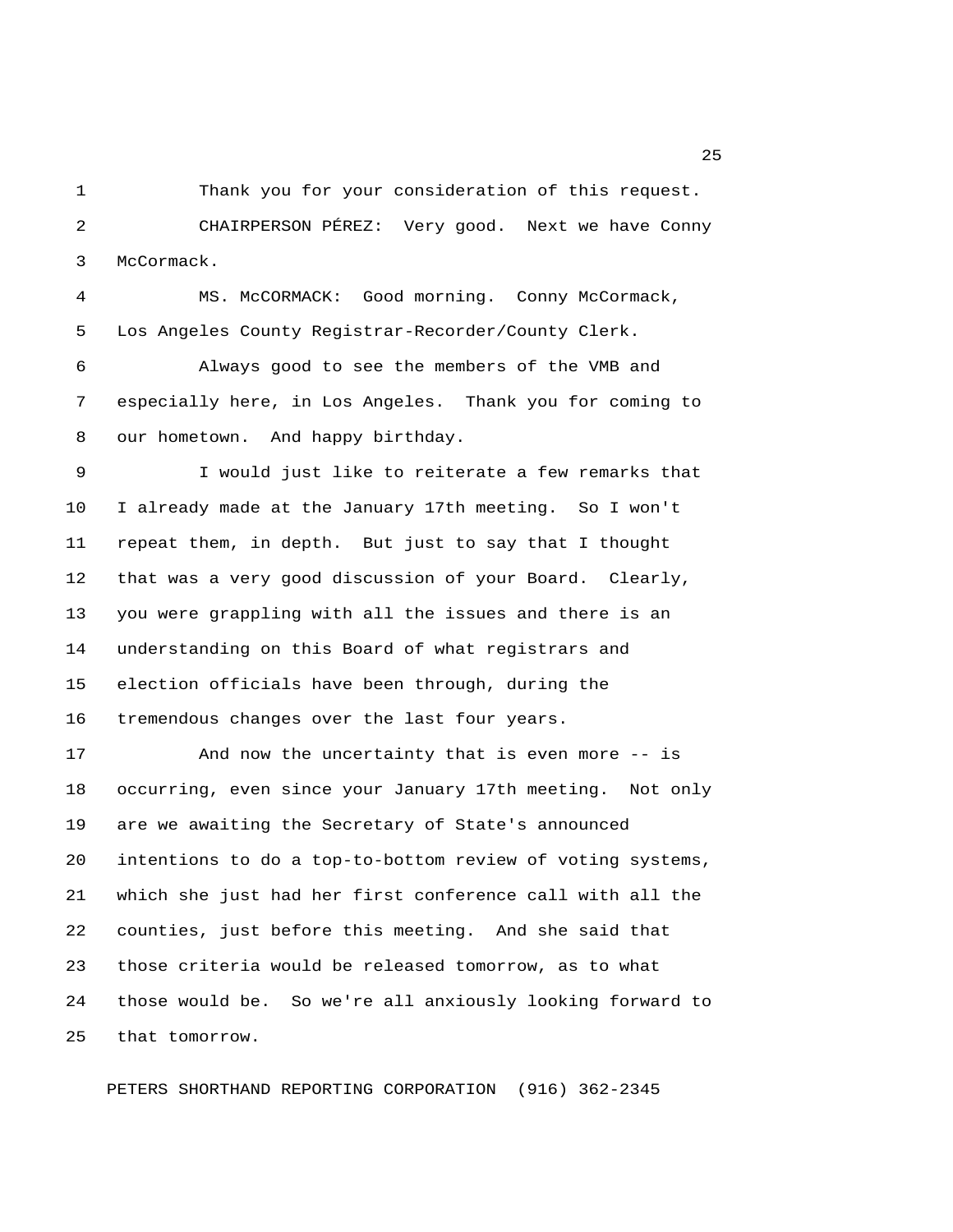1 And also, on February 7th, 2007, Washington D.C., 2 the Senate Rules Committee held a hearing. And I was 3 invited to be a witness at that hearing. And at that 4 time, Senator Feinstein, who chairs the Senate Rules 5 Committee indicated that she was requesting and 6 subsequently sent a letter, dated February 20th, to the 7 General Accounting Office, to do a top-to-bottom review of 8 voting systems in the United States.

 9 So I think the review of the voting systems is not 10 only a state issue at this point; it's very much a 11 national issue. And there's also several legislative 12 proposals in the U.S. Congress right now that contain many 13 provisions that could impact dramatically the type of 14 voting equipment that might have to be used for the '08 15 election.

16 And so the situation of flux I think is the key 17 right now. I think the fact that this Board has been our 18 anchor of stability in elections, which I and others are 19 very grateful -- that we could take a pause in terms of 20 having a policy decision, whether you just decide to 21 continue with what you are doing now.

22 As you know, I sent a letter to your board on 23 March 6th -- I won't read it into record. But I did send 24 you a letter, and I can bring it to you if you would like 25 a copy of it, to the reporter -- to request that the

PETERS SHORTHAND REPORTING CORPORATION (916) 362-2345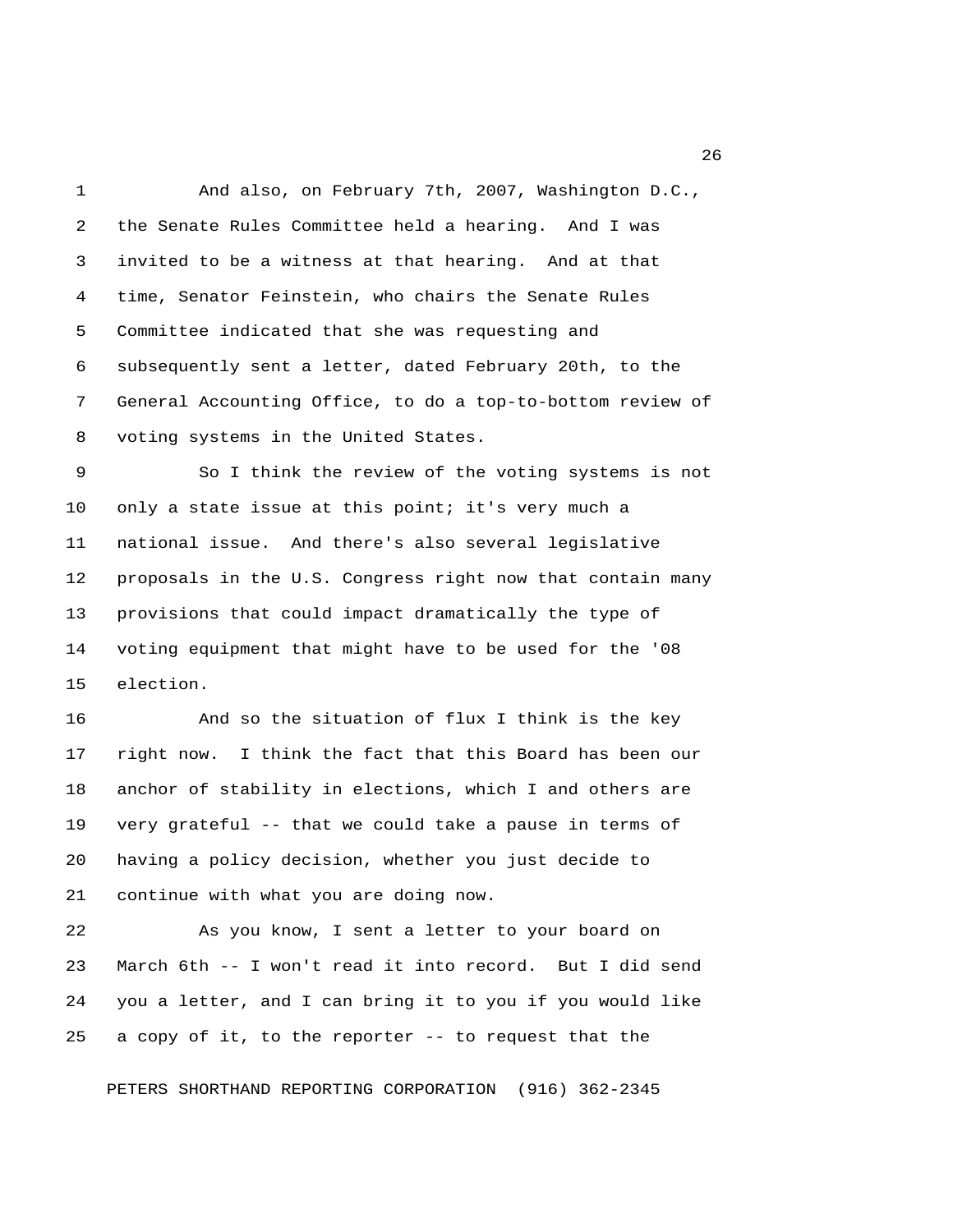1 status quo be maintained and not institute any type of a 2 deadline at this point in time, given the flux. And I did 3 request the Board of Supervisors to submit a letter to 4 you, which they did yesterday. And also, too, another 5 letter that's going, from yesterday, from them to the 6 Secretary of State, regarding the HAVA 301 funding, 7 because that is also -- Secretary of State, last week, did 8 put out a letter indicating that she was considering 9 finalizing a deadline on that money as well. And our 10 Board took an action to please not do that, and to extend 11 those contracts.

12 So there's -- as you know, your money and that 13 money is so intertwined because you have a formula of 14 three to one for your money. And the one has been coming 15 from the HAVA 301, primarily. Not in Los Angeles County, 16 because we had 102 funds. We have the punch card buyout 17 funds, which we had to expend, and we did, by the 18 deadline. But some counties didn't have those punch card 19 buyout funds. I think only 10 or 12 counties had those 20 funds. The other counties are really reliant, as the ones 21 you mentioned today, on the 301 funding.

22 So in summary, that sounded like a bunch of 23 jargon. But in summary, the situation is just not very 24 stable right now. And I think that over the next six to 25 eight months, there's going to be a lot more certainty

PETERS SHORTHAND REPORTING CORPORATION (916) 362-2345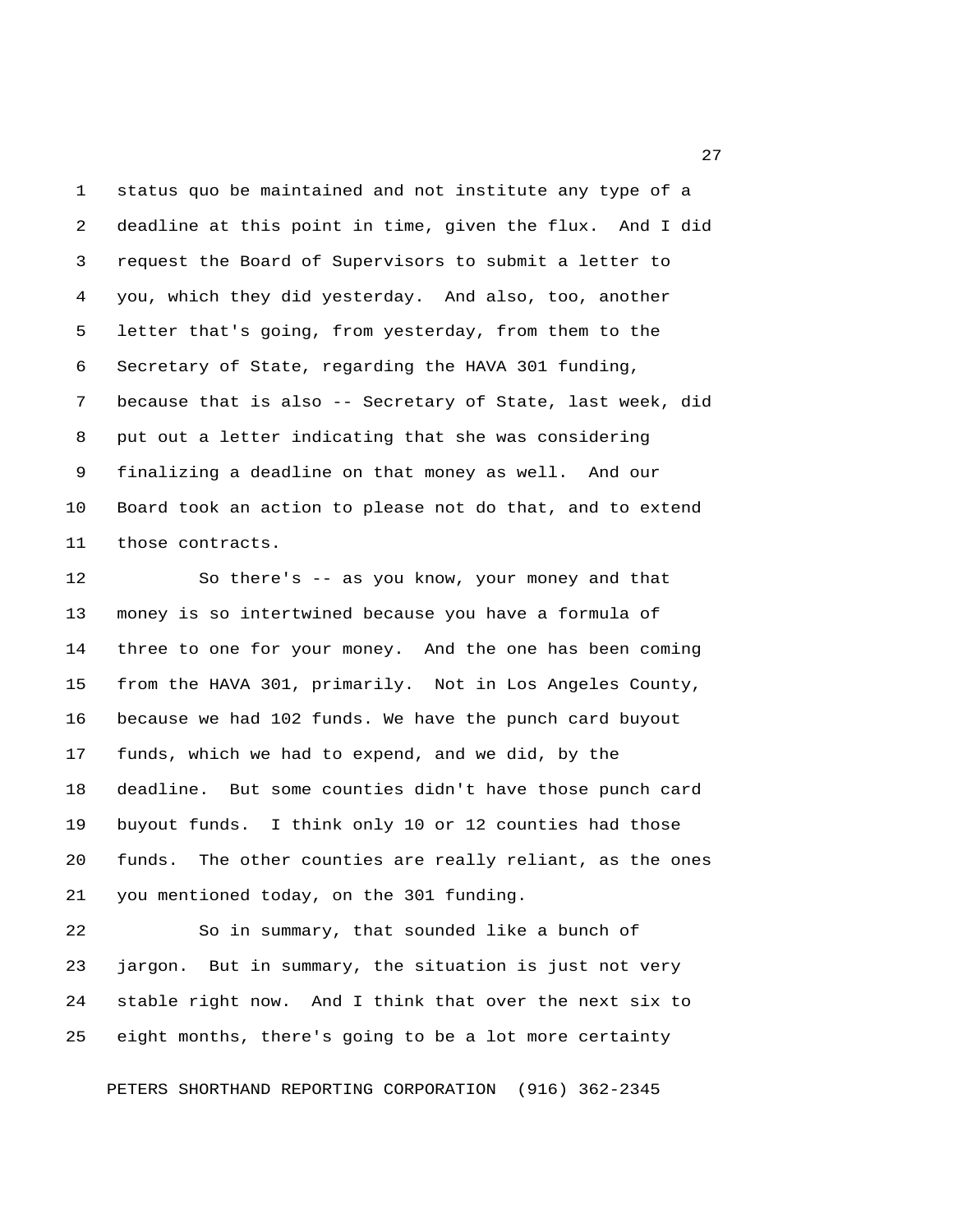1 coming to light, both at the federal and state level on 2 voting system requirements. And so again, I thank you for 3 the policy positions you have taken in the past. 4 And I will certainly take your questions, if you 5 have any. 6 CHAIRPERSON PÉREZ: Thank you. 7 Any questions for Ms. McCormack? 8 VICE CHAIRPERSON KAUFMAN: I don't have any 9 questions at the moment. 10 CHAIRPERSON PÉREZ: Okay. Any responses? Any 11 comments? 12 VICE CHAIRPERSON KAUFMAN: I guess I had a 13 comment. Just having thought about this since our last 14 meeting and now seeing what the staff has presented in 15 this summary, you know, I guess I don't see -- if you go 16 back to some of our original premises for looking at this 17 issue, I don't see other counties jumping up and down and 18 trying to get their hands on L.A. County's money, which is 19 sitting out there. And by the same token, I don't see 20 L.A. jumping up and down, screaming for more money than it 21 might be entitled to. Are we to, you know, call in our 22 chips and require people to put their money back in the 23 pot?

24 And I don't think we want to encourage unnecessary 25 spending by counties, just to use up their allocated

PETERS SHORTHAND REPORTING CORPORATION (916) 362-2345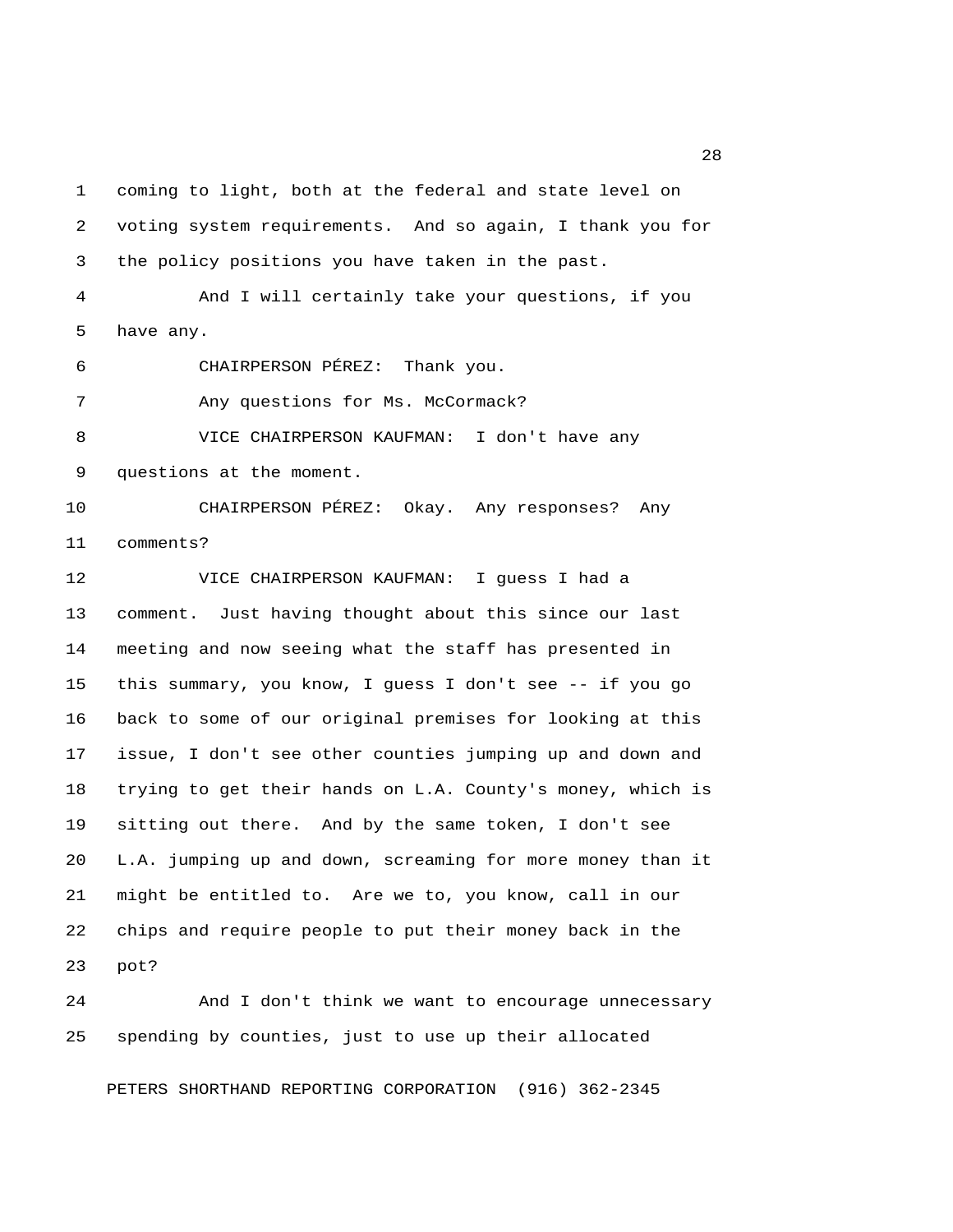1 amounts by a certain deadline.

 2 So other than the fact that it means, and I might 3 have to see you all a lot more, on a continuing basis over 4 next few years, I guess I'm seeing little reason why we 5 need to start imposing deadlines on folks, when there 6 seems to be a consensus out there that people are fairly 7 comfortable with the status quo. And the couple counties 8 that have stated their intent to put the money back in the 9 pot, we obviously could allocate that money in a certain 10 way. 11 So those are my comments based on what I have 12 seen, following our January meeting. And I'm pretty 13 comfortable with that. 14 CHAIRPERSON PÉREZ: I tend to agree with you. 15 There are a couple of places where I would like to draw 16 issues. I still wrestle with what we do with a county 17 like Trinity, who's got no intention of using the money. 18 And I don't know how we could single them out and say, 19 "Send us the money back," when we're allowing everybody 20 else to have extended periods of time. And who knows, as 21 the rules continue to change, Trinity may find themselves 22 more interested in using that money than they have been, 23 up to this point, similar for Ventura County.

24 I was always looking at counties like Los Angeles, 25 who, from day one, asserted that they wanted to do a

PETERS SHORTHAND REPORTING CORPORATION (916) 362-2345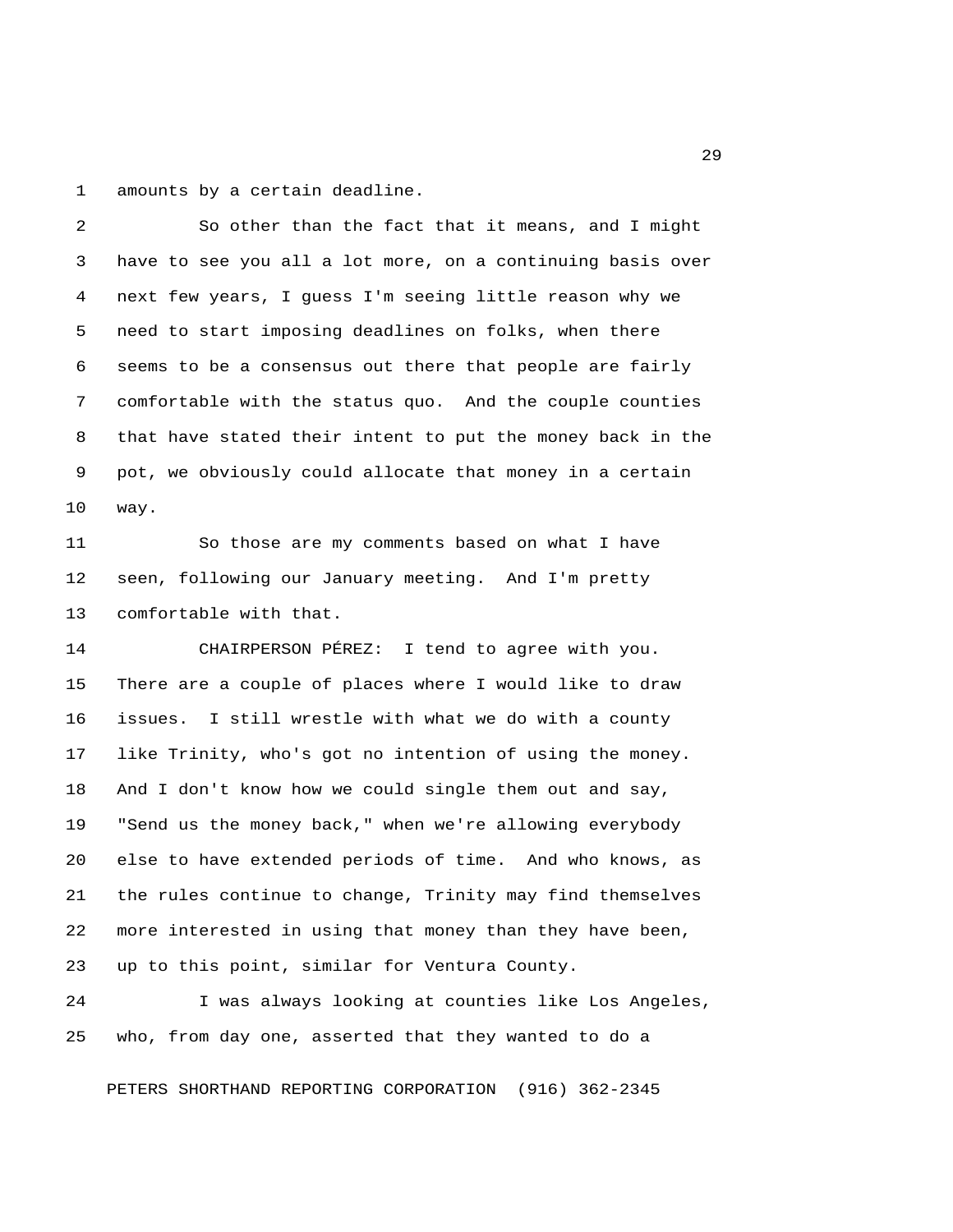1 phased approach. And they asked us to be on the record in 2 saying that their initiation of a phased approach met the 3 timelines as the timelines kept rolling, and that they 4 wouldn't be in jeopardy of losing that money if they 5 waited to implement future phases.

 6 So I always saw counties like Los Angeles 7 differently than counties that hadn't been responsive to 8 request for information. I'm happy to see more of them 9 being responsive. But I still do, you know, wonder what 10 we do with a county like Trinity. I don't know. It makes 11 a whole lot of time for us to let that one county drive 12 our policy, though.

13 With respect to the letter from Los Angeles 14 County, I intend to have staff work with me to come up 15 with a response, because while I agree with the general 16 thrust of what the letter is trying to achieve, I do take 17 issue with whether or not this board has the ability to 18 set a deadline, and whether or not that's contrary to the 19 will of the voters. I think that while the Prop 41 didn't 20 specifically set deadlines, it created, for the Board, to 21 set the policy -- the same Board that set the policy to 22 come up with the funding allocation. I think that, 23 clearly in there, was the will of the voters for us to 24 make these decisions about how best to look at 25 implementing policy to benefit the state of California as

PETERS SHORTHAND REPORTING CORPORATION (916) 362-2345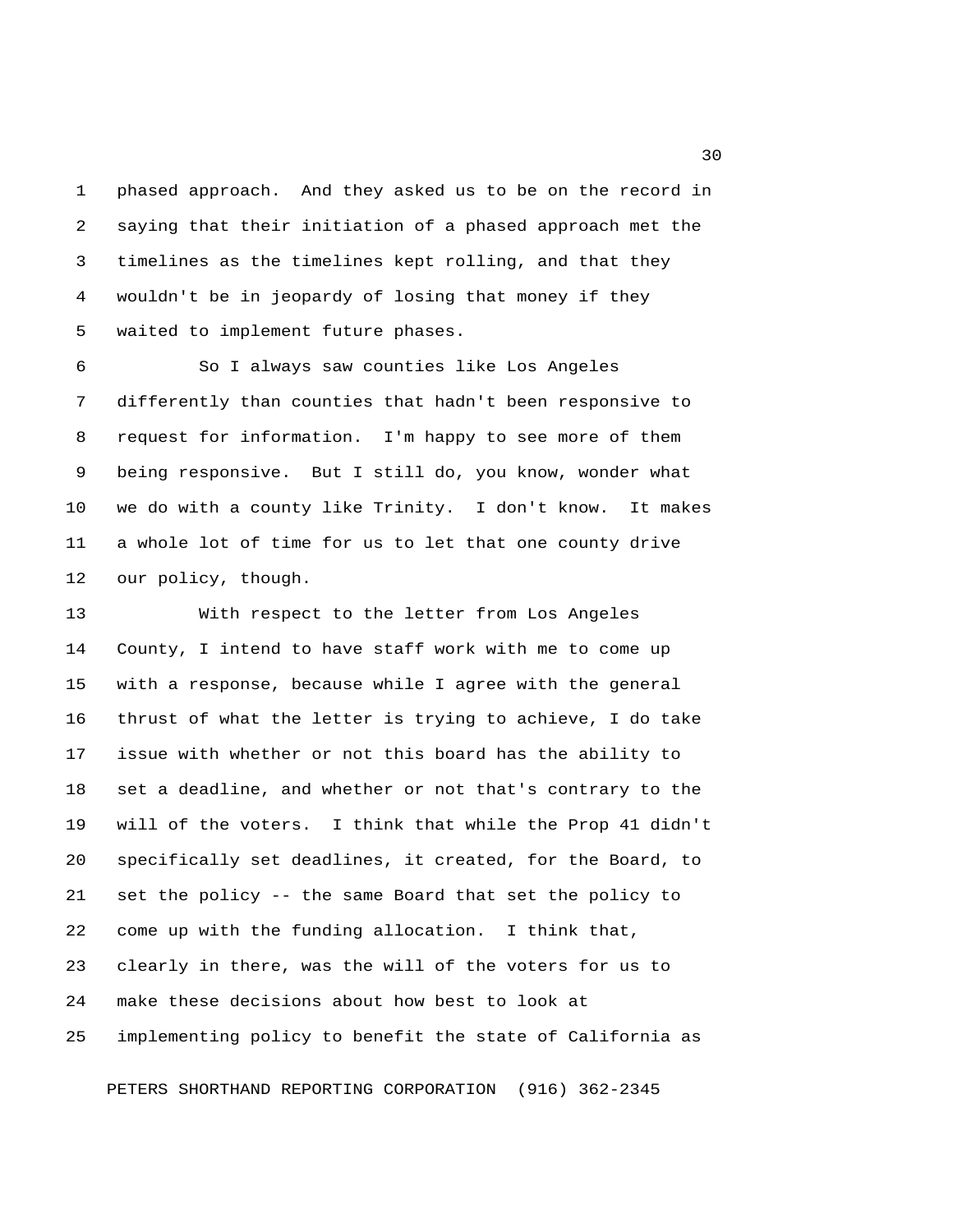1 a whole.

 3 of asserting our belief that we have the right to make 4 those decisions, even if we choose not to make that 5 decision at this point in time, and even if orchestrated 6 by all the arguments, by a variety of counties that 7 responded, to need for us to continue extending the 8 deadline for counties to be responsible, as they weigh the 9 changing rules, both at the state and the federal level. 10 Mr. Bustamante? 11 MEMBER BUSTAMANTE: Yeah, that's essentially where 12 my comments were going to go. Obviously the Secretary of 13 State is certainly entitled to -- you know, thankfully, 14 the top-to-bottom review of the voting systems will 15 hopefully provide some clarity to otherwise what's a murky 16 process. 17 My comments are strictly about the letter. And I 18 think that while I appreciate information from the county, 19 I think there's some inaccuracies in the letter that need 20 to be addressed. 21 We've established a series of deadlines, in fact, 22 over the course of this process, specifically so that we 23 can kind of urge a disbursement of the funds and really 24 plod along. Because ever since I've been here, which is 25 essentially the first day the Board was created, it's

2 So I just want to make sure that we're on record

PETERS SHORTHAND REPORTING CORPORATION (916) 362-2345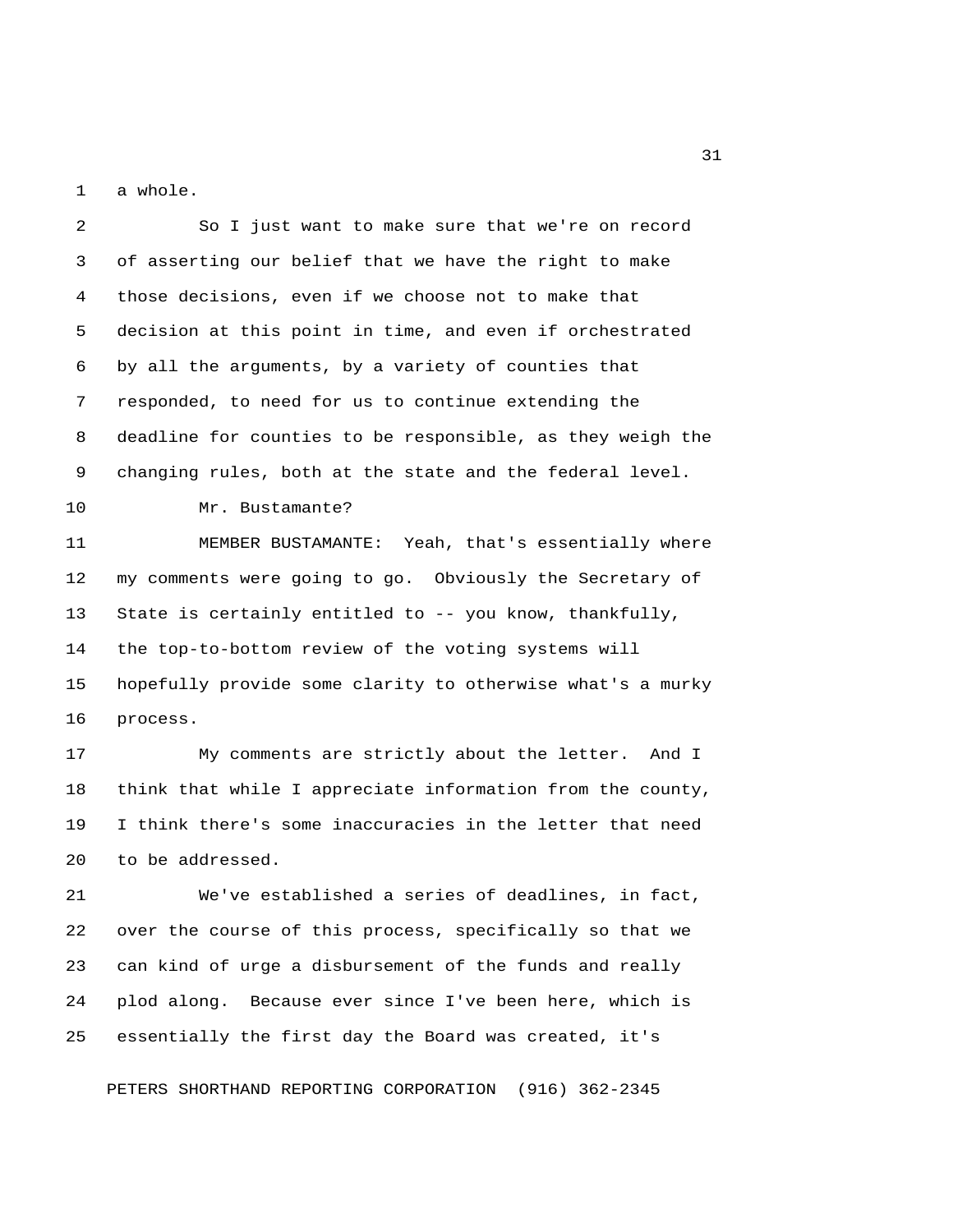1 always been our intent to disburse the funds and to move 2 it along. It has never been the intent, as far as I know, 3 to take a hold approach. So I kind of take issue with 4 that.

 5 And I also take issue with the question about firm 6 deadlines, you know, the comments about the periodic 7 status reports and the like. I think it's a little bit 8 misconstrued, especially since it's written in the record.

 9 So I would like to also have the opportunity to 10 comment on the letter and send it back to the Board. But 11 for the record, I think we need to be clear, you know, 12 where we've been and what we hope to accomplish.

13 CHAIRPERSON PÉREZ: Mr. Finney, anything? 14 MEMBER FINNEY: I will just second my fellow Board 15 members' comments. I do think a letter would be 16 appropriate to help clarify laying out for the Board, at 17 least the policy this Board has adopted, but to make it 18 clear for them.

19 STAFF CONSULTANT LEAN: I will work with the staff 20 to do that.

21 CHAIRPERSON PÉREZ: Very good. I don't know that 22 there's any further action required from us at this time, 23 since we're not looking at establishing a new deadline.

24 Mr. Bustamante?

25 MEMBER BUSTAMANTE: Yeah, the one thing I would

PETERS SHORTHAND REPORTING CORPORATION (916) 362-2345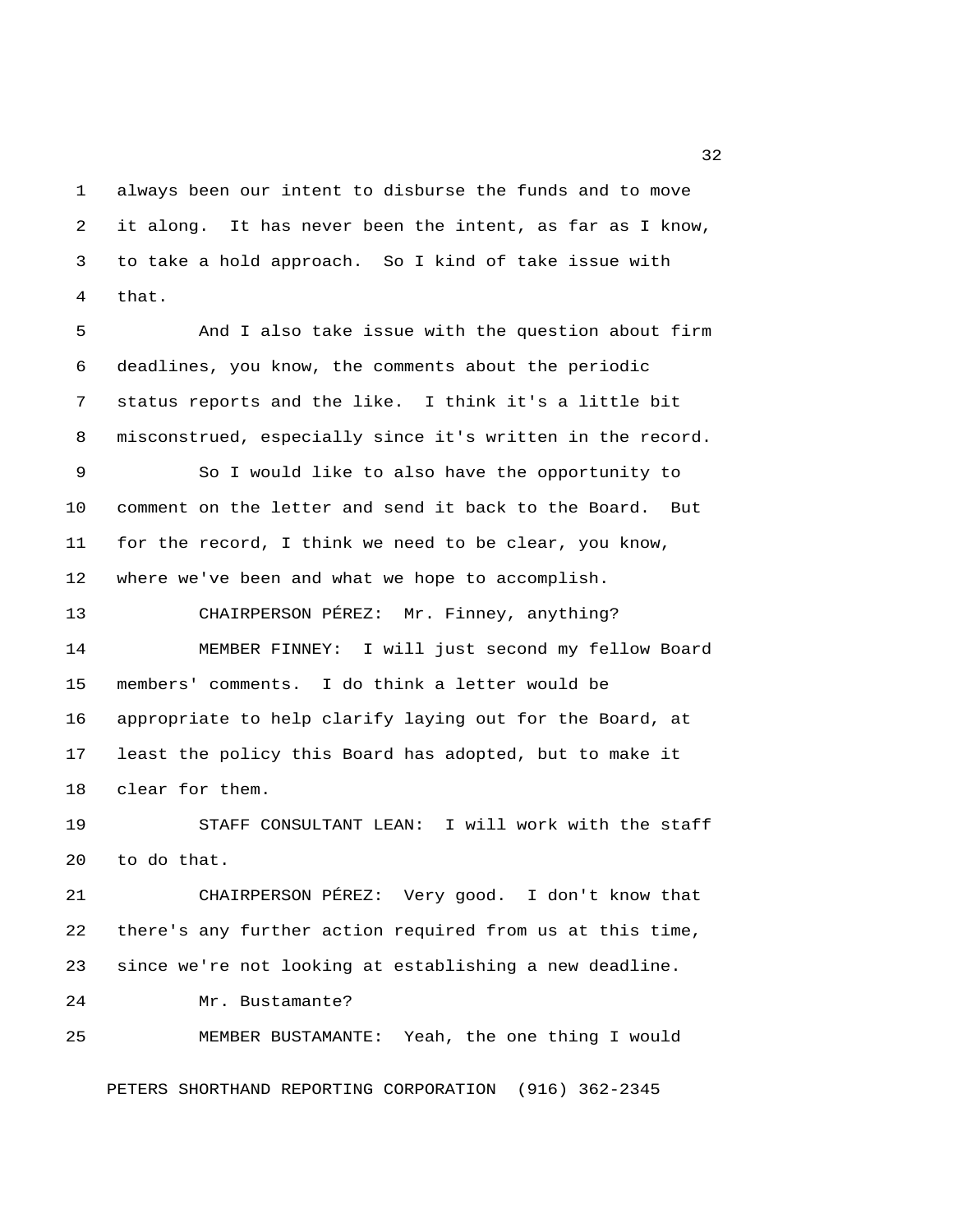1 think about is that, with regard to Trinity and Ventura, I 2 don't know that we want to take any action. From my 3 opinion, I think, when we take action, we should take 4 action with regard to all the counties -- 5 CHAIRPERSON PÉREZ: Right. 6 MEMBER BUSTAMANTE: -- as opposed to, you know, 7 one or two. While I appreciate the fact that we've had 8 1.2 back in the bank, I think you made a good point about 9 who knows, maybe Trinity may, at some point, make a 10 decision and say, "Hey, maybe we can use this. 11 So I would -- I would suggest that we just hold 12 off, you know, on this until the Secretary of State has an 13 opportunity to do a top-to-bottom review. And then we'll 14 have some better clarity at that point. Hopefully, the 15 remaining counties will too. 16 CHAIRPERSON PÉREZ: Very good. Thank you. 17 MS. McCORMACK: Thank you. 18 CHAIRPERSON PÉREZ: So the next item is, if we can 19 go back to Item 5. Let's see if we can call him directly 20 from this line. 21 MR. JONES: I'm still on the line. 22 EXECUTIVE SECRETARY MONTGOMERY: He is on the 23 line. 24 MR. JONES: I'm still on. 25 CHAIRPERSON PÉREZ: Mr. Jones we can actually hear PETERS SHORTHAND REPORTING CORPORATION (916) 362-2345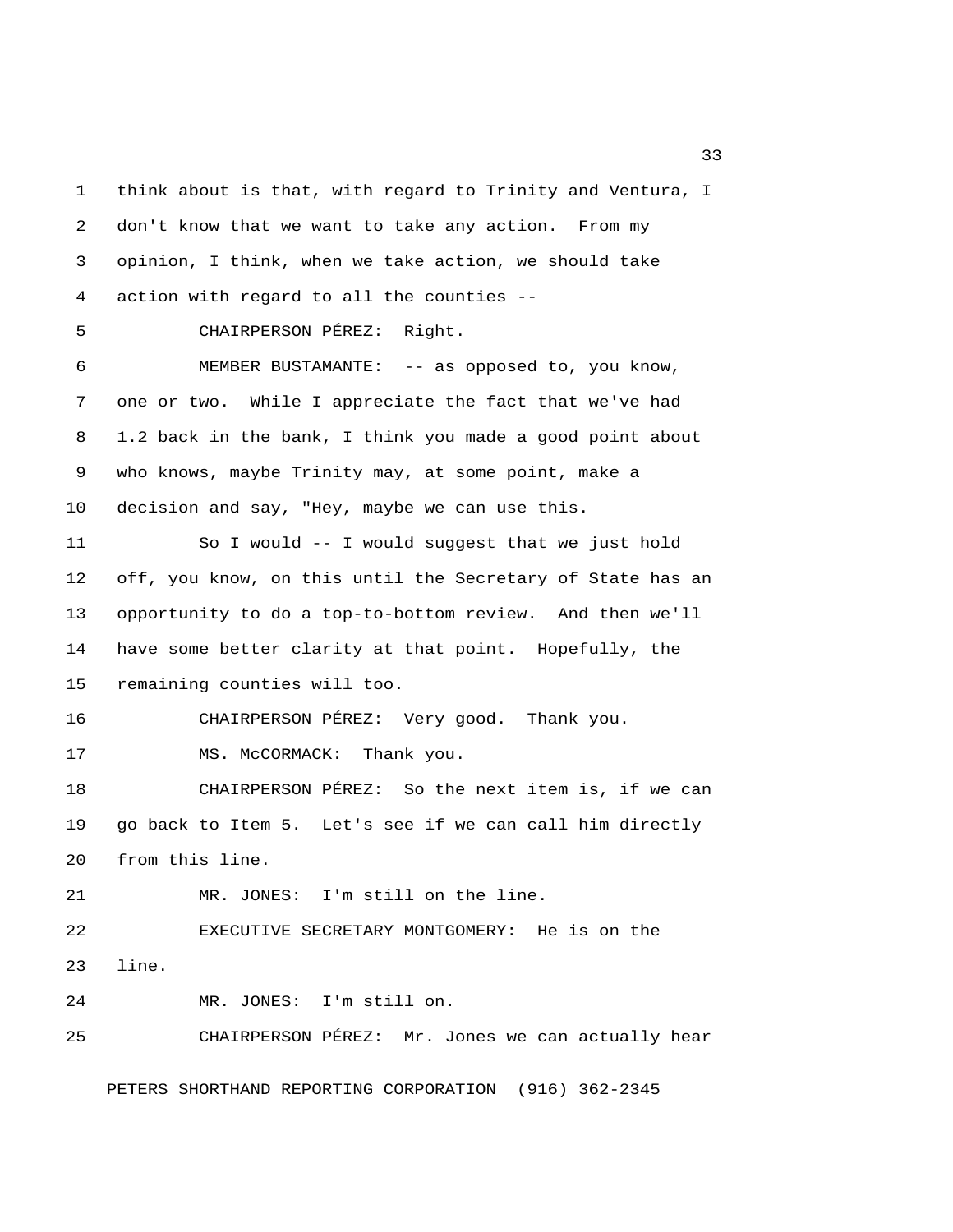1 you even.

 2 MR. JONES: (Indiscernible.) 3 EXECUTIVE SECRETARY MONTGOMERY: Sir, would you 4 hang up and call back in about two minutes. I'm going to 5 dial into a land line. 6 MR. JONES: Jones okay. That would be fine. 7 EXECUTIVE SECRETARY MONTGOMERY: Okay. Thank you. 8 CHAIRPERSON PÉREZ: It's funny, because his first 9 couple words come through clearly, and then he's gone. 10 (Thereupon a break was taken in 11 proceedings.) 12 CHAIRPERSON PÉREZ: Mr. Jones? 13 Mr. Jones? 14 MR. JONES: Yes, how are you? 15 CHAIRPERSON PÉREZ: Good. 16 So if you would, just share with us what you can. 17 And hopefully the 16th time is the charm. 18 MEMBER FINNEY: Mr. Jones? 19 MR. JONES: I'm having a little trouble hearing 20 you. 21 MEMBER FINNEY: We can hear you. Just go on ahead 22 and tell us your story. We can hear you now. 23 MR. JONES: Okay. The reason for telling you is, 24 is I think that DRE's, at least our DREs proved to get 25 over an issue that was out there, that we suspected, but

PETERS SHORTHAND REPORTING CORPORATION (916) 362-2345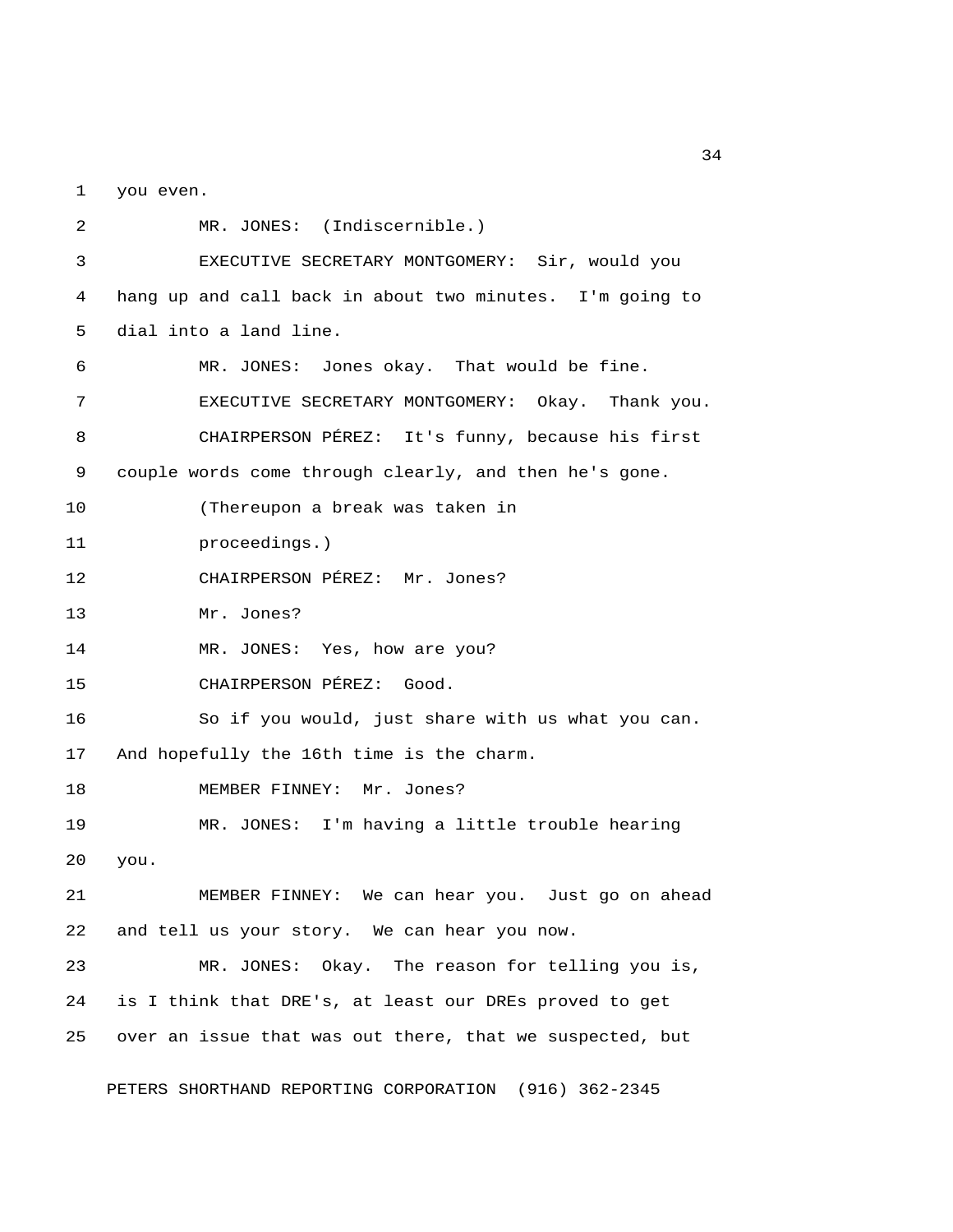1 took a single election like the one I mentioned, in that 2 people are afraid to ask for another ballot. We offer 3 people, by law, three ballots. 4 However, they have to go and ask somebody. There 5 is a human interface. That interface is -- could be 6 embarrassing, could take time, any number of things.

 7 In this election it was a yes and no on the 8 ballot. Ballot's very short. It's not over an inch and a 9 half long. They vote yes or no on the initiative.

10 And 2 percent of the voters turned up to the poll, 11 went from wherever they were to the poll, voted yes and no 12 and left, which doesn't make any sense to us. And the 13 only thing we can attribute that to is that the voter did 14 not want to say, "I want another ballot," whether I made a 15 mistake or whatever other excuse. It's not that there had 16 to be an excuse, but they didn't want to say they needed 17 another ballot.

18 And that's one of the things that we think the DRE 19 helped the voter with. And so these people, while 20 potentially disenfranchised, probably didn't get their 21 feelings known on that ballot because obviously their vote 22 didn't count.

23 CHAIRPERSON PÉREZ: Okay. Anybody else have any 24 follow-up questions for Mr. Jones?

25 MR. JONES: I'm sorry?

PETERS SHORTHAND REPORTING CORPORATION (916) 362-2345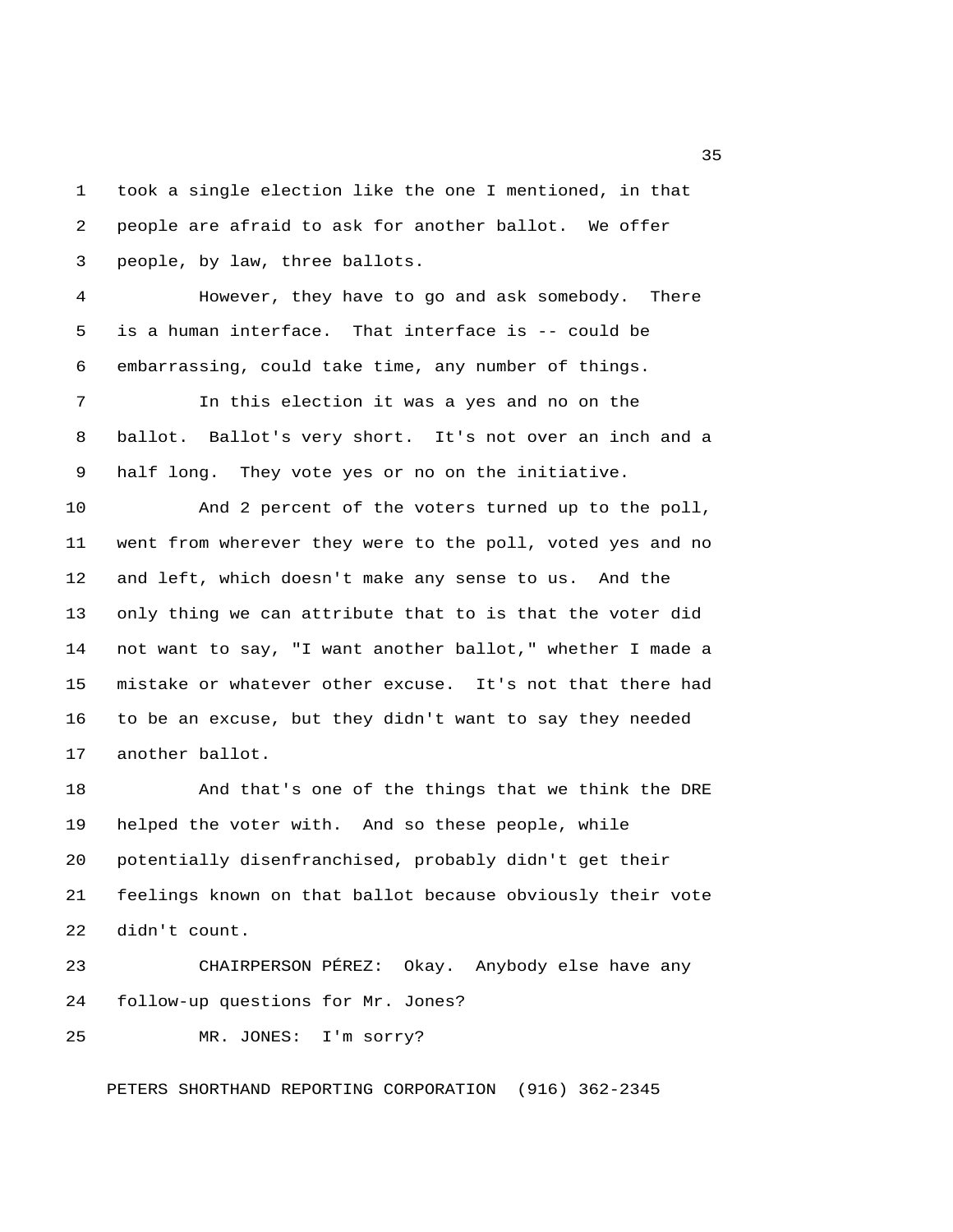1 CHAIRPERSON PÉREZ: We're just seeing if we have a 2 follow-up.

 3 MEMBER FINNEY: We're just checking to see if we 4 have any follow-up questions.

5 MR. JONES: Okay.

 6 MEMBER FINNEY: Actually, we have someone. We'll 7 just come down to the phone here.

 8 VICE CHAIRPERSON KAUFMAN: Mr. Jones, this is 9 Stephen Kaufman.

10 Do you have any anecdotal evidence, I mean, from 11 the folks who were in the polling places that this 12 happened? Did any of the poll workers tell you that, you 13 know, they pointed out those overvotes to people, and they 14 just declined to take their ballots back?

15 MR. JONES: I don't think our poll workers had any 16 idea. Number one, they don't look at the ballot. They 17 can't see the ballot, so they would have had no idea that 18 we do the counting.

19 VICE CHAIRPERSON KAUFMAN: So do you not have the 20 scanners in the polling place that people can stick their 21 optical scan ballots into, and have them tell them if they 22 have overvoted?

23 MR. JONES: They do stick them in, currently. 24 Now, the incident I brought out was prior to us 25 having DREs. And our current M 100s do tell them that

PETERS SHORTHAND REPORTING CORPORATION (916) 362-2345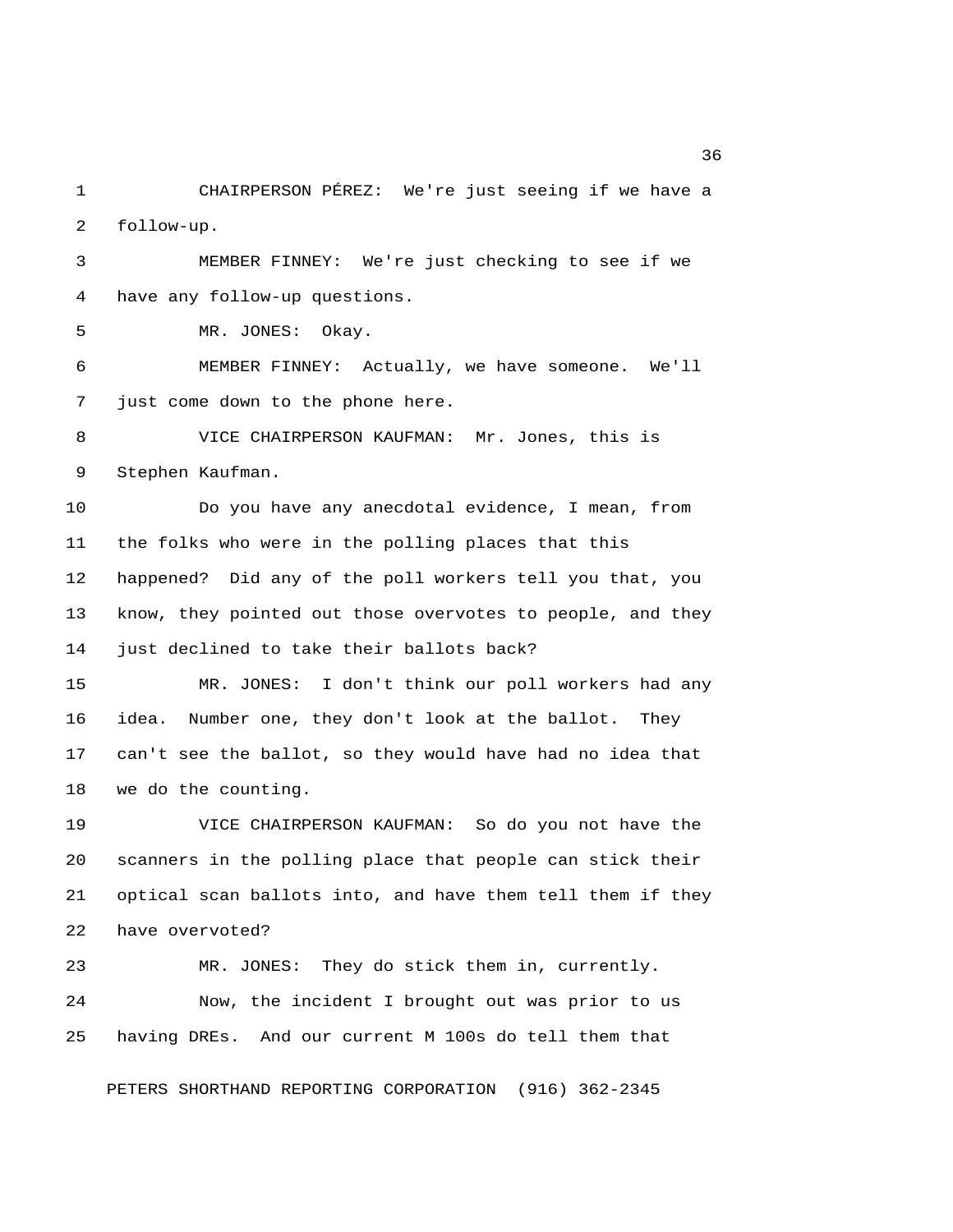1 they overvoted. But it also allows them to say, "Okay. I 2 voted." So they can push -- the assistant comes up and 3 says, "You have overvoted on these items or item," and 4 they can say, "Go ahead and vote."

 5 They have to take another action, though. They 6 have to say they vote the ballot.

 7 CHAIRPERSON PÉREZ: This is John Pérez again. 8 Are you going to be engaging your poll workers in 9 training, though, now that you have the M 100s, that will 10 flag an overvote, to draw overvotes to the voters' 11 attention in a way that, you know, minimizes any 12 embarrassment that could occur, so that the voter could 13 avail themselves of the right to correct their ballot, if 14 they so choose?

15 MR. JONES: We've actually prepared signs to that 16 effect, so that they can still -- there will be a sign in 17 each voting place. The next election, it says, "If the 18 machine says you have overvoted, you can get another 19 ballot. Just turn the old ballot in, and we will issue 20 you another ballot, without question."

21 CHAIRPERSON PÉREZ: Very good. Any other 22 questions? 23 Thank you, Mr. Jones. I appreciate your

24 tenaciousness in getting through to us today.

25 MR. JONES: Thank you. Good day.

PETERS SHORTHAND REPORTING CORPORATION (916) 362-2345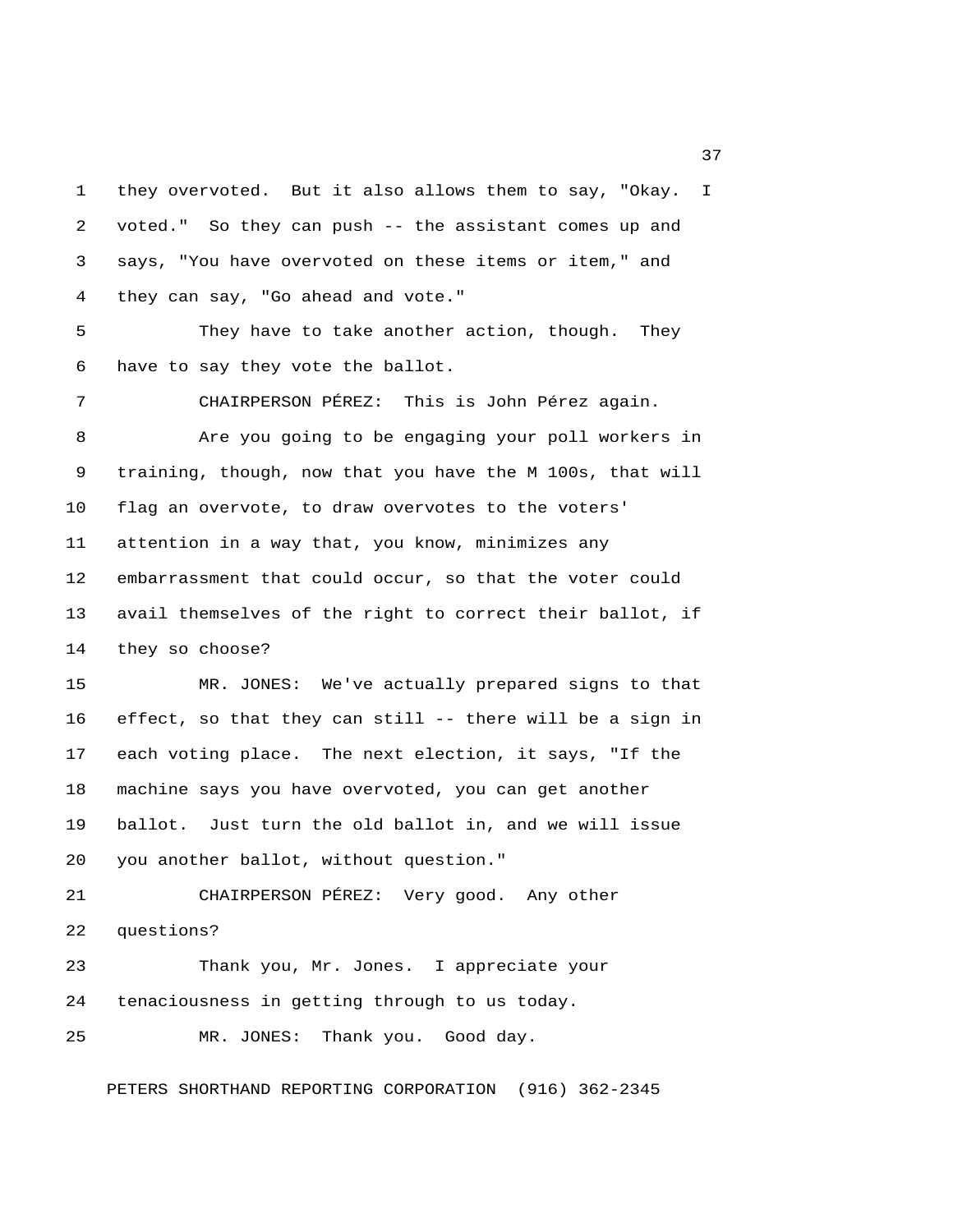1 CHAIRPERSON PÉREZ: Good day. 2 Any further questions on Item 5, or is there a 3 motion? 4 MEMBER BUSTAMANTE: I will move staff 5 recommendation. 6 MEMBER FINNEY: Second. 7 CHAIRPERSON PÉREZ: Mr. Bustamante moves, 8 Mr. Finney seconds. 9 Katherine, would you like to call the roll? 10 EXECUTIVE SECRETARY MONTGOMERY: John Pérez? 11 CHAIRPERSON PÉREZ: Aye. 12 EXECUTIVE SECRETARY MONTGOMERY: Stephen Kaufman? 13 VICE CHAIRPERSON KAUFMAN: Aye. 14 EXECUTIVE SECRETARY MONTGOMERY: Michael 15 Bustamante? 16 MEMBER BUSTAMANTE: Aye. 17 EXECUTIVE SECRETARY MONTGOMERY: Tal Finney? 18 MEMBER FINNEY: Aye. 19 CHAIRPERSON PÉREZ: It is approved. I see no 20 further actions coming before us today. 21 Is there anything I'm unaware of, Jana? 22 STAFF CONSULTANT LEAN: No. I just want to let 23 you know that our next meeting will not be until 24 July 18th. We're on a quarterly schedule, at least that's 25 the next one. And I want --

PETERS SHORTHAND REPORTING CORPORATION (916) 362-2345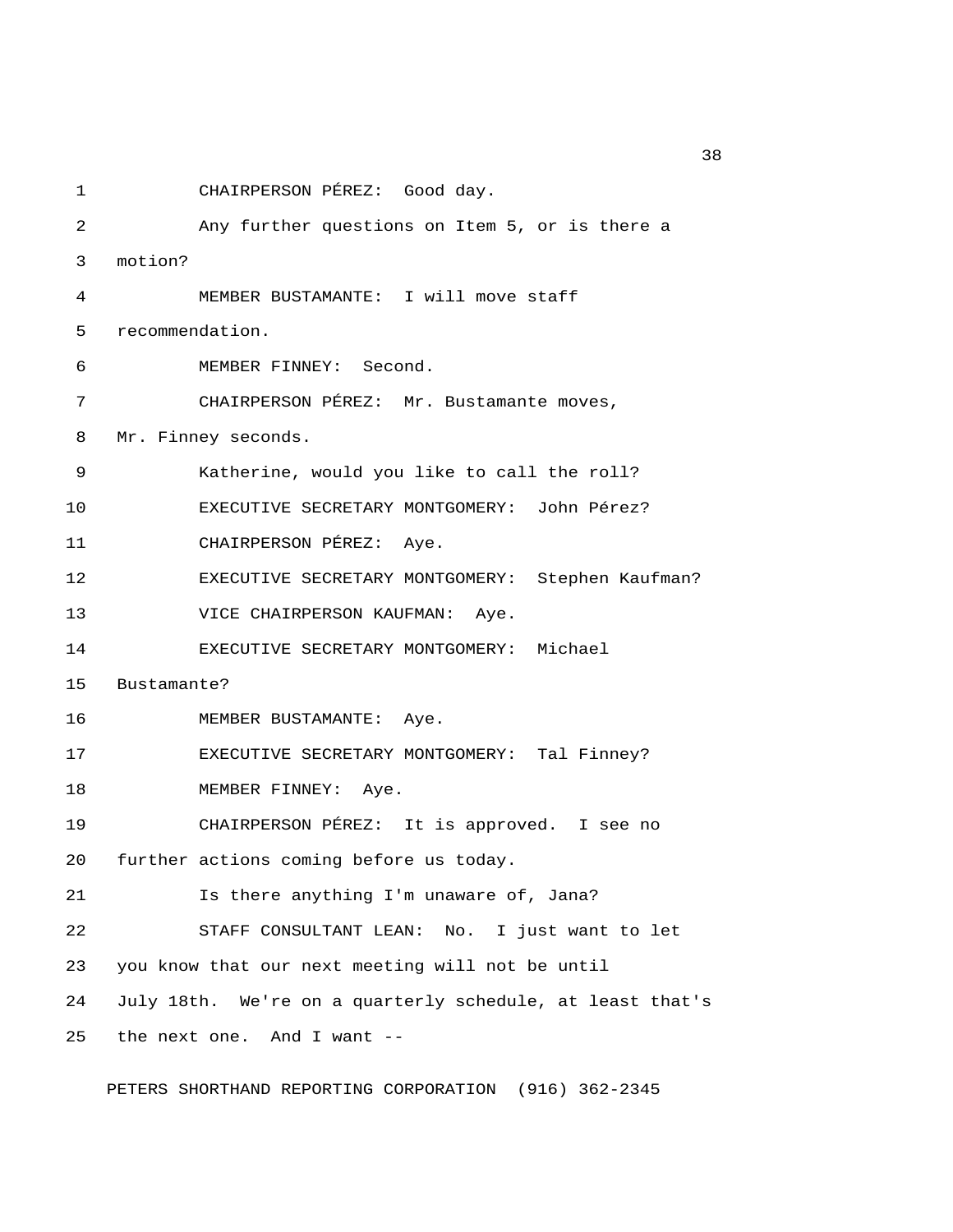1 CHAIRPERSON PÉREZ: It's in Orange County? 2 STAFF CONSULTANT LEAN: I would like to ask where 3 you would like to have that meeting. I would like to ask 4 where you would prefer to have that meeting, so we can put 5 that on our Web site. 6 MEMBER BUSTAMANTE: We're set. 7 VICE CHAIRPERSON KAUFMAN: Trinity. 8 CHAIRPERSON PÉREZ: Trinity. I found out that we 9 could fly into Redding, and it's a 40-minute drive from 10 the Redding airport to the county seat for Trinity. 11 ELECTIONS COUNSEL KANOTZ: It's Weaverville. 12 CHAIRPERSON PÉREZ: Yes, it is Weaverville. 13 Obviously the choice is between L.A. and 14 Sacramento. We could go back to Sacramento in July. 15 Because Sacramento in July is just lovely. 16 MEMBER BUSTAMANTE: What county is Pasa Robles in? 17 CHAIRPERSON PÉREZ: San Luis Obispo. 18 VICE CHAIRPERSON KAUFMAN: That would be a nice 19 place. 20 MEMBER BUSTAMANTE: We could do it on a Friday. 21 MEMBER FINNEY: I like that. 22 CHAIRPERSON PÉREZ: Doesn't Monterey have money 23 that they want to give us back? 24 STAFF CONSULTANT LEAN: No. 25 CHAIRPERSON PÉREZ: Between San Luis Obispo and

PETERS SHORTHAND REPORTING CORPORATION (916) 362-2345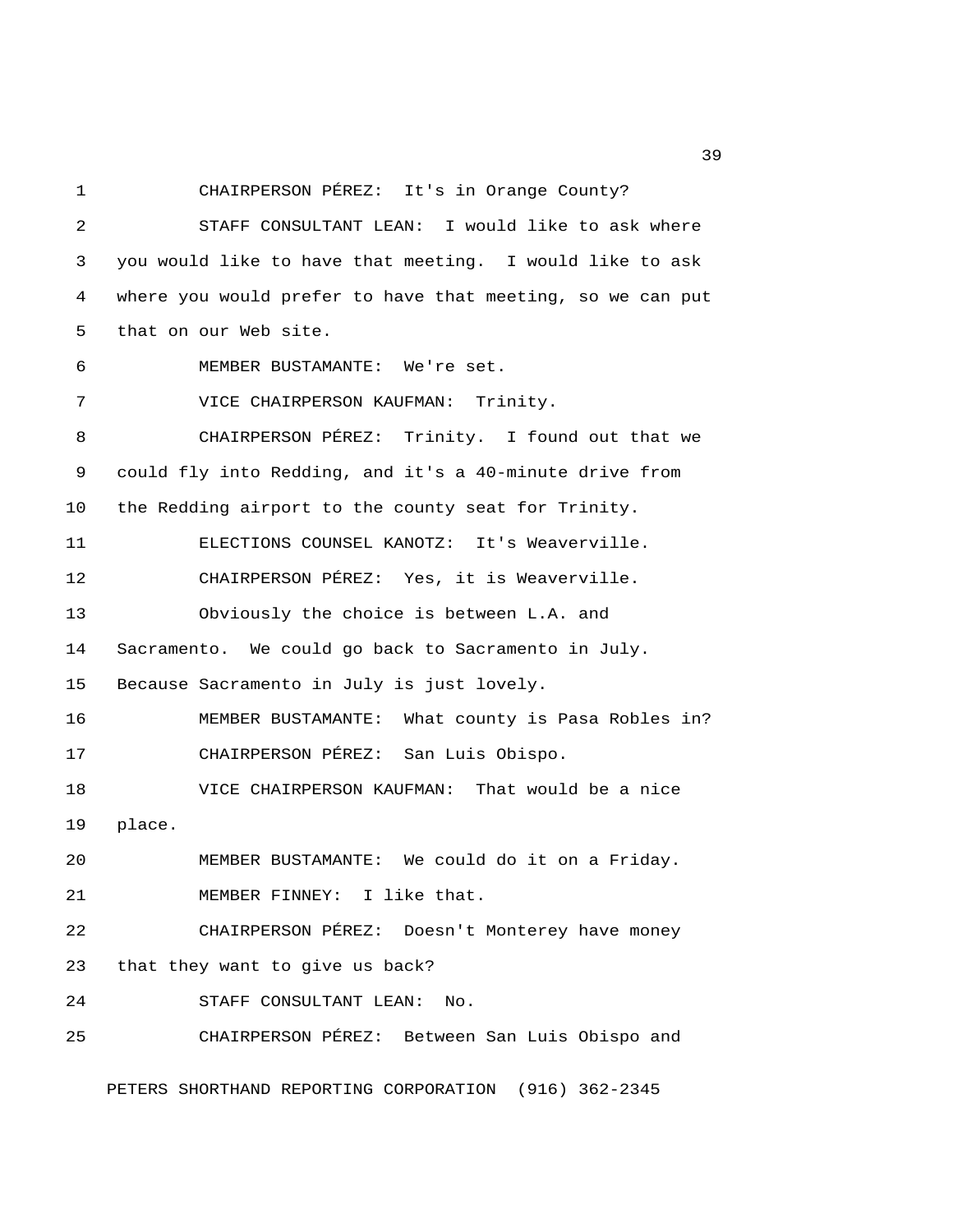| $\mathbf 1$    | Sacramento. There you go.               |
|----------------|-----------------------------------------|
| $\sqrt{2}$     | We stand adjourned.                     |
| $\mathfrak{Z}$ | (The Voting Modernization Board meeting |
| $\,4$          | adjourned at 11:46 a.m.)                |
| $\mathsf S$    |                                         |
| $\epsilon$     |                                         |
| $\sqrt{ }$     |                                         |
| $\,8\,$        |                                         |
| $\mathsf 9$    |                                         |
| $1\,0$         |                                         |
| $11\,$         |                                         |
| $1\,2$         |                                         |
| $13$           |                                         |
| $1\,4$         |                                         |
| $15\,$         |                                         |
| 16             |                                         |
| $17\,$         |                                         |
| $1\,8$         |                                         |
| 19             |                                         |
| $20$           |                                         |
| 21             |                                         |
| 22             |                                         |
| 23             |                                         |
| 24             |                                         |
| 25             |                                         |